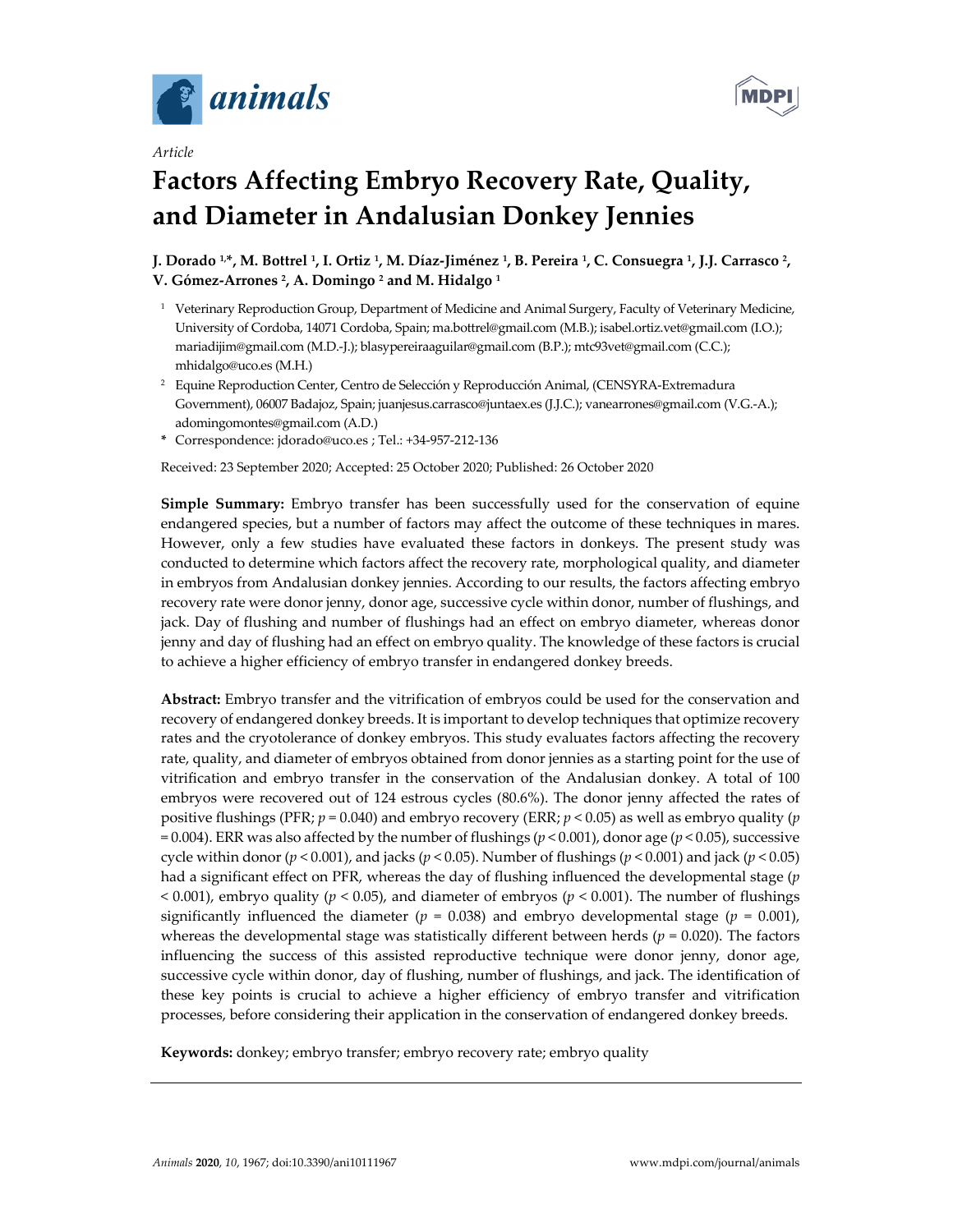## **1. Introduction**

In the past, domestic donkeys (*Equus africanus asinus*) were used as pack animals in agricultural activities, commerce, and militia [1,2], mainly due to their easy care, their resistance to diseases, and their physical resistance [3]. However, the mechanization of agriculture in Europe together with the consequent sharp decrease in mule breeding caused a drastic reduction of the donkey population [4– 7]. Currently, all Spanish donkey breeds (Andaluza, Catalana, Balear, Majorera, Asno de las Encartaciones, and Zamorano‐Leonés) are considered endangered (Real Decreto 2129/2008, regulation of the National Catalogue of Endangered Species). Although the population size of the Andalusian donkey has increased to 839 animals in 2018, only 14 females were pure breed. Moreover, the number of herds across Spain has decreased (163 herds), and the average herd size is five heads [8], thereby increasing the possibility of mating of related animals. Considering the contribution of donkeys to biodiversity [9], milk and meat products production [3,10], or pet therapy [2], strategies for the preservation of the genetic pool of donkey breeds and for the maintenance of the genetic heterozygosis of equine endangered species is highly advisable.

The conservation of endangered species is an excellent opportunity for applying assisted reproductive technologies such as embryo transfer, embryo cryopreservation, and germplasm cryobanking. Embryo transfer (ET) has been successfully used for the conservation of equine endangered species such as Przewalski´s horses (*Equus przewalskii*) [11], and numerous studies have been conducted in the past decades to investigate the suitability and efficiency of equine ET [12]. Together with this technique, the cryopreservation of embryos and their storage in embryo banks offer several advantages to the preservation and management of equine endangered species [13,14]. However, in donkeys, the studies on both procedures are scarce and recent [15–21].

It is known that some factors may affect the embryo recovery rate and embryo diameter and morphological quality in mares, including the day of flushing, number of ovulations, age of the donor, and quality of semen [22], and that morphological embryo quality has a major effect on pregnancy rates [13]. Other factors such as the size and age of embryos and storage of embryos may also affect pregnancy rates after ET in horses [23,24]. In addition, previous studies have demonstrated that early‐stage horse embryos (<300 μm) show better survival rates after cryopreservation than large embryos collected at a later day [25,26]. In donkeys, only a few studies have been conducted, and the results could not prove the influence of embryo quality and age on embryo recovery rate [16,17]. Similarly, no effect on embryo recovery rate and quality was observed by Pérez-Marín et al. [20]

The aim of the present study was to determine which factors affect the recovery rate, morphological quality, and diameter in embryos from Andalusian donkey jennies as a prerequisite to improve the success of both embryo transfer and cryopreservation in this endangered donkey breed.

#### **2. Materials and Methods**

## *2.1. Experimental Animals and Study Location*

All animal procedures were approved by the Ethical Committee for Animal Experimentation of the University of Cordoba (no. 31/08/2017/105) and are in accordance with Spanish laws for animal welfare and experimentation (Real Decreto 53/2013).

From February to December of three consecutive years (2015–2017), a total of twenty‐six healthy Andalusian jennies (3–13 year old), of known fertility, served as embryo donors, and eight Andalusian jacks (6–9 year old) known to be fertile were used to mate the donors. To assess the effect of the age, the donor jennies were divided into three categories:  $\leq 3$  ( $n = 5$ ), 4–9 ( $n = 17$ ), and  $\geq 10$  years old  $(n = 5)$ .

General health and reproductive history were recorded, and jennies were submitted to a general and reproductive physical examination [23]. Donors were housed, monitored, mated, and flushed in three different herds: the Equine Center for Assisted Reproduction of the Centro de Selección y Reproducción Animal (CENSYRA, Badajoz, Spain), the Centro Rural Malpica (Palma del Río, Cordoba, Spain) or the Centro de Medicina Deportiva Equina (CEMEDE, Cordoba, Spain). The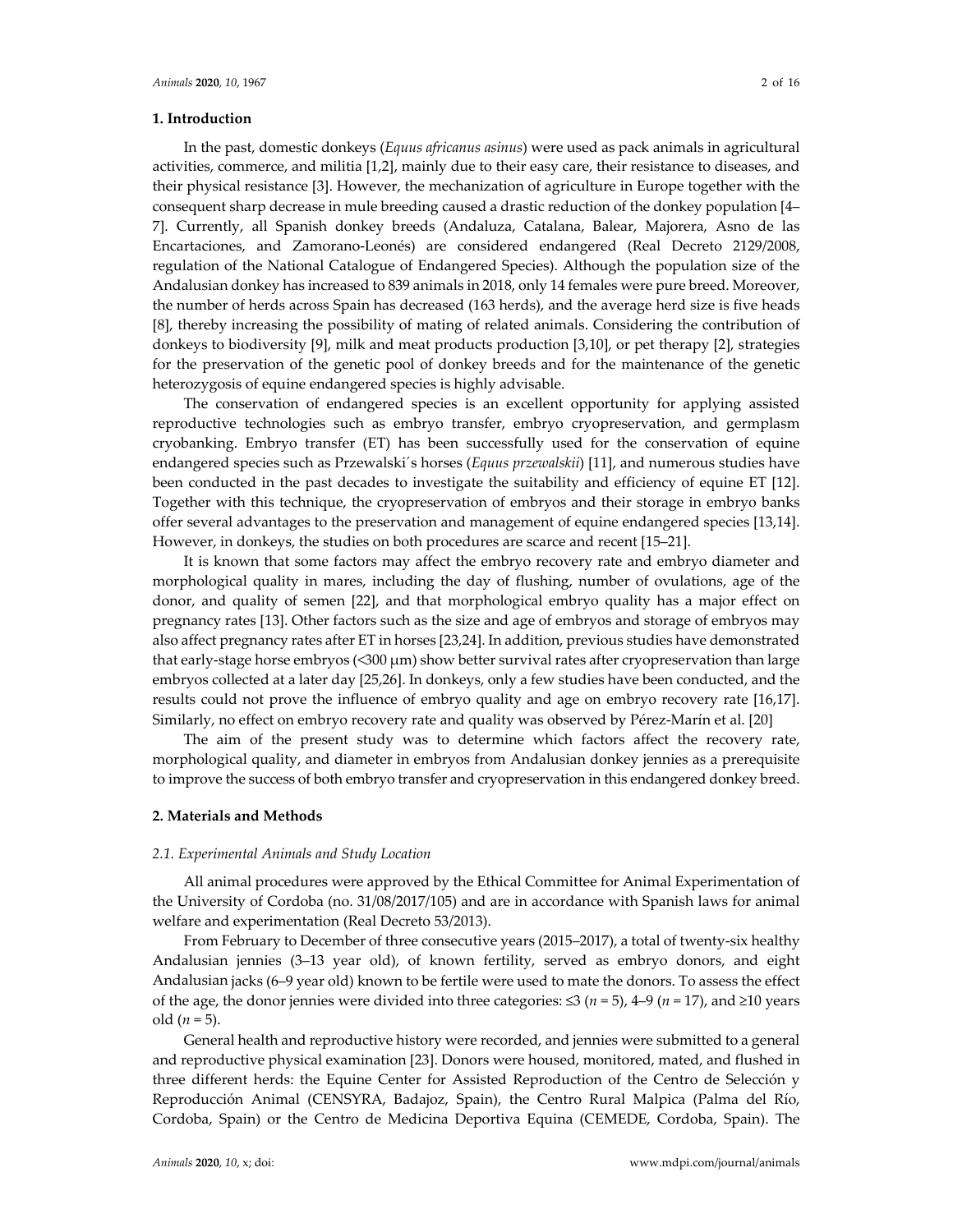jennies were housed in paddocks, the jacks were housed in stalls, and they were fed with hay, barley, and water ad libitum.

## *2.2. Oestrus Synchronization and Mating*

Ovarian activity was evaluated by transrectal ultrasonography (Aloka SSD 500, ALOKA Co. Ltd., Tokyo, Japan) on a biweekly schedule during diestrus and daily during oestrus until ovulation (Day 0 = day of ovulation). Estrus was induced with one intramuscular injection of 5.25 mg luprostiol (Prosolvin®, Virbac, Barcelona, Spain) in the presence of corpus luteum. Donor jennys received human chorionic gonadotropin (hCG; 1500 IU, intramuscularly; Veterin Corion®, Divasa-Farmavic S.A., Barcelona, Spain) to induce ovulation when a follicle of 35–40 mm was detected. Next day, donor jennies were bred by live cover every other day until ovulation.

#### *2.3. Embryo Recovery and Evaluation*

Six to nine days after ovulation, donor jennies were flushed 3 times with a total of 3 L of Lactated Ringer´s solution (B. Braun VetCare S.A., Rubí, Spain), as described by Camillo et al. [17] for donkeys. After the flushing, luprostiol was administered to donors to induce luteolysis. Recovered embryos were evaluated for developmental stage (morula, early blastocyst, blastocyst, or expanded blastocyst) and morphological quality, and they were graded on a scale of 1–4 [27], 1 being excellent, 2 being good, 3 being fair, and 4 being poor, degenerate, or dead (Figure 1). After the quality evaluation, the embryos were washed ten times in Syngro® holding (Bioniche Animal Health, Washington, USA), as previously described [16]. The diameter of the embryos was measured under bright field conditions (SZ51 Olympus optical, Tokyo, Japan) using an ocular micrometer (scale of 1mm/100), as previously described [28].



(**a**) (**b**)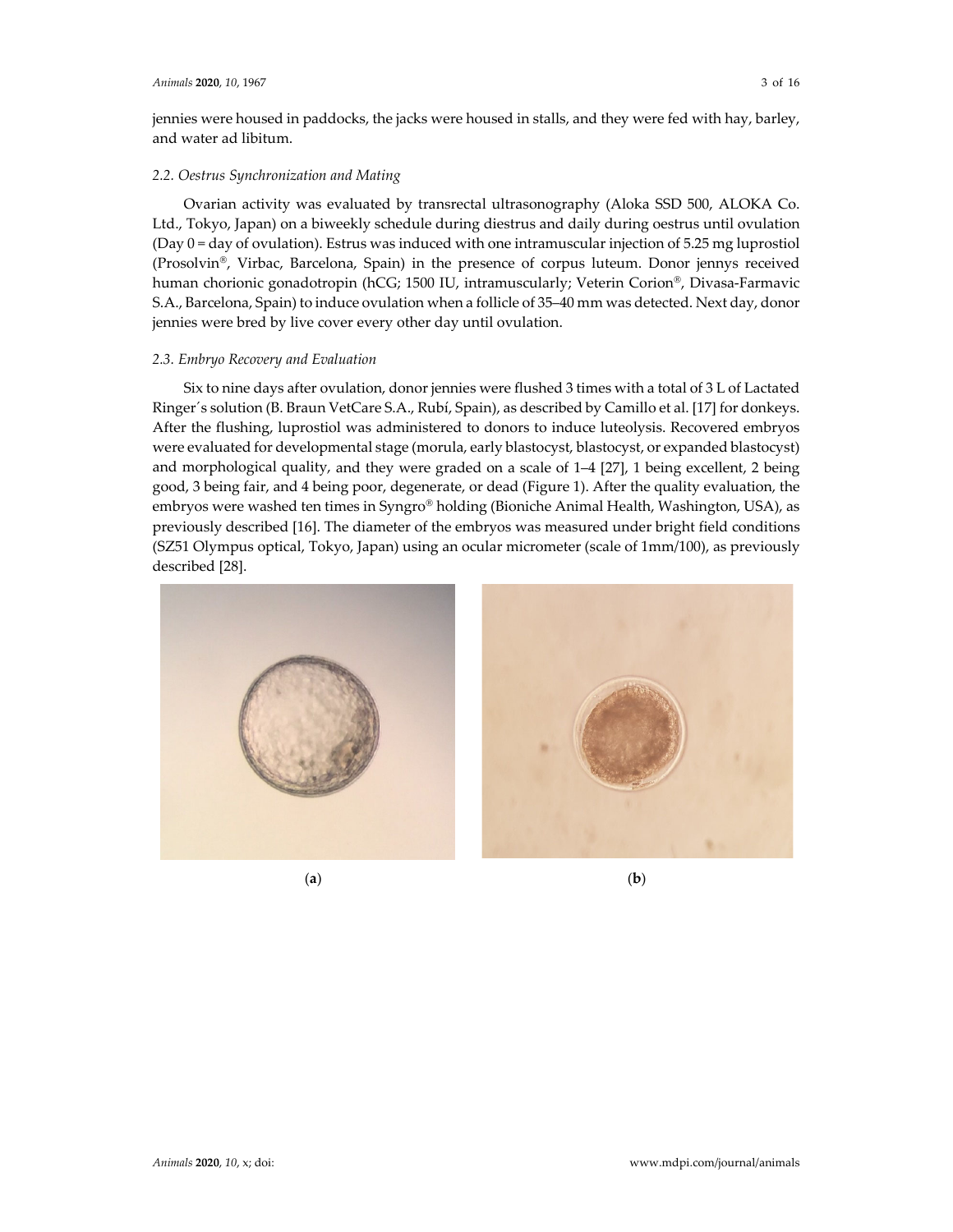

**Figure 1.** Donkey embryos of various developmental stages and quality grades. (**a**) Expanded blastocyst stage embryo, Grade 1. Note blastocoele cavity and distinct inner cell mass. The zona pellucida has been shed, and the capsule is surrounding the embryo. No morphologic abnormalities are present in this embryo; (**b**) Blastocyst stage embryo, Grade 2. Note the distinct blastomere cells around the edge of the embryo and the capsule. A blastocoele cavity is just beginning to form within the center of the embryo. Note minor imperfections, such as a few extruded cells, occasional discolored cells, and slight shrinkage of trophoblast from zona pellucida; (**c**) Early blastocyst stage embryo, Grade 3. Note thick zona pellucida and capsule. Note moderate level of imperfections, such as a high proportion of extruded cells, discoloration of remaining cell mass, and moderate shrinkage of trophoblast from zona pellucida; (**d**) Expanded blastocyst stage embryo, Grade 4. Note complete collapse of the blastocoele.

#### *2.4. Statistical Analysis*

Descriptive statistical analysis was performed, presenting the qualitative variables as frequencies and percentages, and quantitative as a mean  $\pm$  standard error of the mean (SEM). The effects of the year in which the study was performed (1–3), season (winter: December 22–March 20; spring: March 21–June 20; summer: June 21–September 22; autumn: September 23–December 21), photoperiod (positive: March–October; negative: November–February), herd (1–3), days of flushing for embryo recovery (6–9), number of flushings (1–3), donor (25 jennies), donor age ( $\leq$ 3; 4–9;  $\geq$ 10 years old), parity (nulliparous vs. multiparous), successive cycle within donor (1–5; 6–14; 15–23), number of ovulations per cycle (single vs. double), and jack (8 donkeys) on positive uterine flushing rates (PFR; flushing where at least one embryo was recovered), embryo recovery rate (ERR; embryos recovered per cycle), and on ovulation rate (OR; number of ovulations per cycles) were analyzed by the Chi-square test and by the Kruskal–Wallis one-way ANOVA, respectively. When the effect was statistically significant, post‐hoc multiple comparisons were made using Chi‐square tests for categorical variables and Mann–Whitney U tests for continuous variables.

To evaluate the effects of single factors (year, season, photoperiod, herd, day of flushing, number of flushings, donor, donor age, parity, successive cycle within donor, number of ovulations, and jack) on embryo quality (Grade 1–4), diameter (μm), and developmental stage (morula, early blastocyst, blastocyst, expanded blastocyst) the Kruskal–Wallis one‐way ANOVA was performed. Mean values were compared by Duncan´s test.

All analyses were performed using the statistical package SPSS v15.0 (IBM Spain, Madrid, Spain). Differences were considered statistically significant when *p* < 0.05.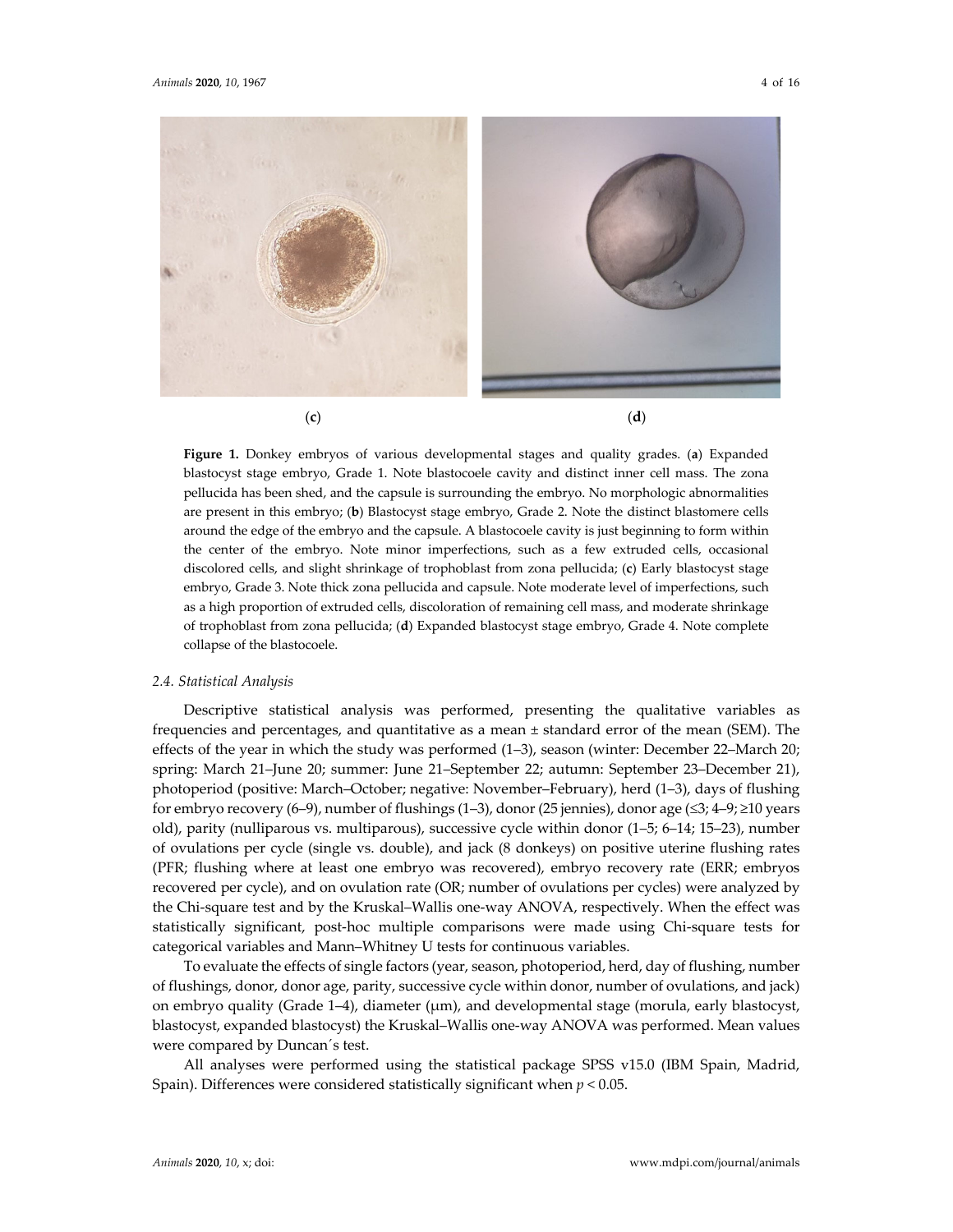## **3. Results**

The average ovulation rate in donor jennies is shown in Table 1. The average rate per jenny was 1.26 ± 0.04 and varied significantly among jennies (*p* = 0.01). Results of statistical analysis also showed differences among herds ( $p = 0.031$ ), while no differences ( $p > 0.05$ ) were observed among donor age categories, years, photoperiods, and seasons (Table 1). The single ovulation rate was 59.2% (93/157), while for double ovulation, the rate was 40.8% (64/157). Single ovulation occurred with equal frequency (*p* > 0.05) on both ovaries (left ovary: 42.5%; right ovary: 32.5%). However, the incidence of bilateral double ovulation (18.3%) was significantly higher ( $p < 0.01$ ) than that of ipsilateral double ovulation (6.7%).

A total of 124 uterine flushings were carried out during the study, of which 92 were positive (PFR: 74.2%; 92/124), and 100 embryos were recovered out of 124 estrous cycles (ERR: 80.6%; 100/124) and 157 ovulations (embryo recovery per ovulation: 63.7%; 100/157).

**Table 1.** Ovulation rate (mean  $\pm$  SEM) in 124 cycles of 26 donor jennies according to donor age categories (≤3, 4–9 or ≥ 10 year old), parity (nulliparous or multiparous), year of the study (first, second or third), season of the year (spring, summer, autumn, or winter), photoperiod (positive or negative), and herd (1, 2, or 3).

| Variable        | No. of Cycles | <b>Ovulation Rate</b>         | <i>v</i> -Values |
|-----------------|---------------|-------------------------------|------------------|
| Donor age       |               |                               |                  |
| $\leq$ 3 years  | 34            | $1.24 \pm 0.07$               | 0.433            |
| 4-9 years       | 65            | $1.23 \pm 0.05$               |                  |
| $\geq$ 10 years | 25            | $1.36 \pm 0.10$               |                  |
| Parity          |               |                               |                  |
| Nulliparous     | 35            | $1.26 \pm 0.08$               | 0.988            |
| Multiparous     | 89            | $1.26 \pm 0.05$               |                  |
| Year            |               |                               |                  |
| First           | 33            | $1.21 \pm 0.07$               | 0.073            |
| Second          | 42            | $1.17 \pm 0.06$               |                  |
| Third           | 49            | $1.37 \pm 0.07$               |                  |
| Season          |               |                               |                  |
| Spring          | 44            | $1.18 \pm 0.06$               | 0.095            |
| Summer          | 12            | $1.08 \pm 0.08$               |                  |
| Autumn          | 52            | $1.37 \pm 0.07$               |                  |
| Winter          | 16            | $1.25 \pm 0.11$               |                  |
| Photoperiod     |               |                               |                  |
| Positive        | 66            | $1.20 \pm 0.05$               | 0.099            |
| Negative        | 58            | $1.33 \pm 0.06$               |                  |
| Herd            |               |                               |                  |
| 1               | 6             | $1.33 \pm 0.21$ <sup>ab</sup> | 0.031            |
| $\overline{2}$  | 71            | $1.17 \pm 0.05^{\rm b}$       |                  |
| 3               | 47            | $1.38 \pm 0.07$ <sup>a</sup>  |                  |
| Total           | 124           | $1.26 \pm 0.04$               |                  |

a, b Values with different superscript differ significantly.

*Animals* **2020**, *10*, x; doi: www.mdpi.com/journal/animals The embryo diameter and morphological quality score of donkey embryos are shown in Table 2. Overall, 77 of 100 embryos (77%) were classified as Grade 1 (excellent), 17 (17%) were classified as Grade 2 (good) and 6 (6%) were classified as Grade 3 (fair). The most frequent stages of development observed were early blastocyst (37%, 37/100) and expanded blastocyst (36%, 36/100), which were followed by morula (20%, 20/100) and blastocyst (7%, 7/100) stages. The embryo quality score significantly ( $p$  < 0.05) varied according to developmental stage and day of recovery, being lower for blastocysts or when flushed at day 8 after ovulation (Table 2). As expected, the embryo diameter was also affected  $(p < 0.001)$  by the developmental stage and day of flushing. The mean diameter of embryos was 179.39 ± 9.61 μm (range: 150–300 μm) for morulae, 210.81 ± 7.90 μm (range: 150–325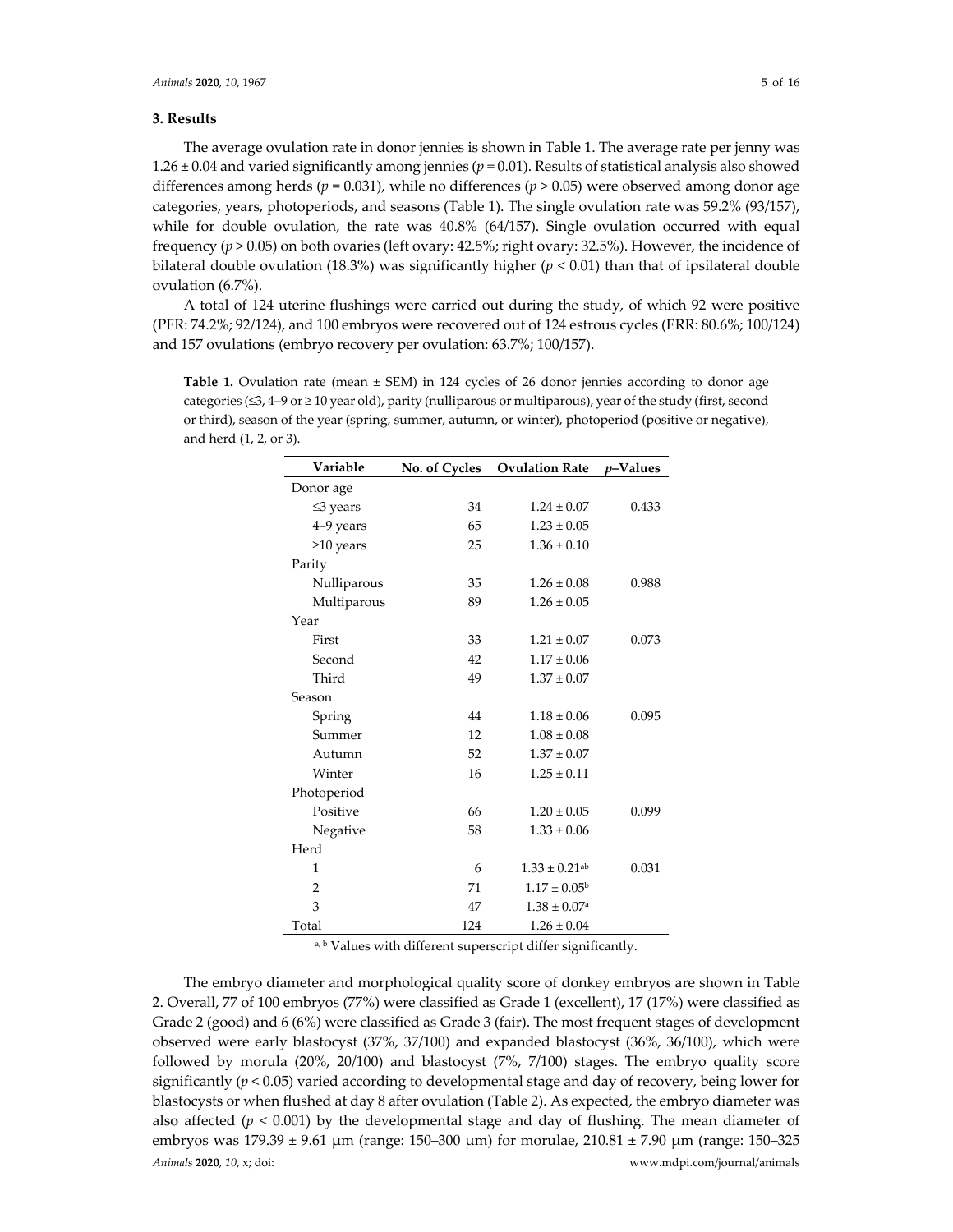μm) for early blastocysts, 425.00 ± 45.32 μm (range: 275–600 μm) for blastocysts, and 1022.92 ± 125.22 μm (range: 250–3300 μm) for expanded blastocysts. Moreover, it was observed that embryos recovered at 6 days after ovulation had a diameter of  $187.50 \pm 15.23$  μm (range: 150–300 μm); those collected on day 7 measured  $236.48 \pm 13.83 \mu m$  (range:  $150-600 \mu m$ ); while the mean diameter at 8 and 9 were  $806.25 \pm 83.31$  μm (range:  $275-2400$  μm) and  $2275 \pm 300.14$  μm (range: 1525–3300 μm), respectively (Table 2).

**Table 2.** Diameters (mean ± SEM) and morphological quality score (1‐4) of donkey embryos collected at Days 6 to 9 after ovulation according to their developmental stage (morula, early blastocyst, blastocyst, or expanded blastocyst) and day of recovery (6, 7, 8, or 9).

| Variable             | Grade                        |                                 | No. (%)    |                           | <b>Embryo Quality at Collection</b> |                         |
|----------------------|------------------------------|---------------------------------|------------|---------------------------|-------------------------------------|-------------------------|
|                      |                              | Diameter $(\mu m)$              |            | Grade 1                   | Grade 2                             | Grade 3                 |
| Developmental stages |                              |                                 |            |                           |                                     |                         |
| Morula               | $1.50 \pm 0.15$ b            | $179.39 \pm 9.61$ a             | $20(20\%)$ | $12(60\%)$ <sup>a</sup>   | $6(30\%)$                           | $2(10\%)$               |
| Early blastocyst     | $1.38 \pm 0.11$ ab           | $210.81 \pm 7.90$ <sup>a</sup>  | 37 (37%)   | $26(70.3%)$ <sup>a</sup>  | $8(21.6\%)$                         | $3(8.1\%)$              |
| Blastocyst           | $1.00 \pm 0.00$ <sup>a</sup> | $425.00 \pm 45.32$ <sup>a</sup> | 7(7%)      | $7(100\%)$ <sup>b</sup>   | $0(0\%)$                            | $0(0\%)$                |
| Expanded blastocyst  | $1.14 \pm 0.07$ ab           | $1022.92 \pm 125.22$ b          | 36(36%)    | 32 (88.9%) b              | $3(8.3\%)$                          | $1(2.8\%)$              |
| Day of recovery      |                              |                                 |            |                           |                                     |                         |
| 6                    | $1.46 \pm 0.22$ b            | $187.50 \pm 15.23$ <sup>a</sup> | 13 (13%)   | $9(69.2\%)$ <sup>a</sup>  | $2(15.4\%)$                         | $2(15.4\%)$             |
| 7                    | $1.38 \pm 0.08$ ab           | $236.48 \pm 13.83$ <sup>a</sup> | 53 (53%)   | $36(67.9\%)$ <sup>a</sup> | $14(26.4\%)$                        | $3(5.7\%)$ <sup>a</sup> |
| 8                    | $1.04 \pm 0.04$ <sup>a</sup> | $806.25 \pm 83.31$ b            | 28 (28%)   | $27(96.4\%)$              | $1(3.6\%)$                          | $0(0\%)$ <sup>a</sup>   |
| 9                    | $1.33 \pm 0.33$ ab           | $2275.00 \pm 300.14$ c          | 6(6%)      | $5(83.3%)$ <sup>a</sup>   | $0(0\%)$ <sup>a</sup>               | $1(16.7\%)$             |
| Total                | $1.29 \pm 0.06$              | $515.24 \pm 59.95$              | 100 (100%) | 77 (77%)                  | 17 (17%)                            | 6(6%)                   |

a-c Values with different superscript differ significantly ( $p < 0.05$ ).

Presented in Table 3 are the developmental stage and embryo size for Day 6‐9 embryos. At Day 6 after ovulation, embryos were mostly at the morula stage (12/13, 92.3%); meanwhile, 67.9% (36/53) of embryos recovered at Day 7 were early blastocyst stage embryos. Expanded blastocysts were recovered on Day 8 (25/28, 89.3%) and 9 (6/6, 100%). At Day 6–7, most of the embryos recovered were small ( $\langle 200 \mu m \rangle$  or medium (200–300  $\mu m$ ) embryos; meanwhile, large embryos ( $>300 \mu m$ ) were recovered at Days 8 (27/28, 96.4%) and 9 after ovulation (6/6, 100%; Table 3).

**Table 3.** Developmental stage (morula, early blastocyst, blastocyst, or expanded blastocyst) and embryo size (<200 μm, 200-300 μm or >300 μm) of donkey embryos collected at Day 6 to 9 after ovulation.

| Day of<br>Recovery |                 |                               | <b>Embryo Diameter</b><br>Developmental Stage |                       |                               |                               |                               |                               |
|--------------------|-----------------|-------------------------------|-----------------------------------------------|-----------------------|-------------------------------|-------------------------------|-------------------------------|-------------------------------|
|                    | No. (%)         | Morula                        | Early<br><b>Blastocyst</b>                    | Blastocyst            | Expanded<br><b>Blastocyst</b> | $<$ 200 $\mu$ m               | $200 - 300$<br>um             | $>300 \mu m$                  |
| 6                  | 13 (13%)        | 12<br>$(92.3\%)$ <sup>a</sup> | $1(7.7\%)$ <sup>b</sup>                       | $0(0\%)$ <sup>b</sup> | $0(0\%)$ <sup>b</sup>         | $9(69.2\%)$<br>a              | $4(30.8\%)$<br><b>b</b>       | $0(0\%)$                      |
| 7                  | 53 (53%)        | $8(15.1\%)$                   | 36 (67.9%) a                                  | $4(7.5\%)$            | $5(9.4\%)$                    | 24<br>$(45.3\%)$ <sup>a</sup> | 19<br>$(35.8\%)$ <sup>a</sup> | 10<br>$(18.9\%)$ <sup>b</sup> |
| 8                  | 28 (28%)        | $0(0\%)$ <sup>b</sup>         | $0(0\%)$ <sup>b</sup>                         | $3(10.7\%)$           | $25(89.3%)$ a                 | $0(0\%)$ <sup>b</sup>         | $1(3.6\%)$ <sup>b</sup>       | 27<br>$(96.4\%)$ <sup>a</sup> |
| 9                  | 6(6%)           | $0(0\%)$ <sup>b</sup>         | $0(0\%)$ <sup>b</sup>                         | $0(0\%)$ <sup>b</sup> | $6(100\%)$ <sup>a</sup>       | $0(0\%)$ <sup>b</sup>         | $0(0\%)$ <sup>b</sup>         | $6(100\%)$<br>a               |
| Total              | 100<br>$100\%)$ | $20(20\%)$                    | 37 (37%)                                      | 7(7%)                 | 36(36%)                       | 43 (43%)                      | 14 (14%)                      | 43 (43%)                      |

a<sup>-c</sup> Values with different superscript differ significantly ( $p$  < 0.05).

Table 4 shows extrinsic factors that affect the rate of positive flushings (PFR) and the embryo recovery rate (ERR). None of the factors studied affected ( $p > 0.05$ ) PFR or ERR; however, there was an effect of the number of flushings  $(1, 2, \text{ or } 3)$  on both rates, which were significantly  $(p < 0.001)$ reduced in the third flushing (PFR: 15.8%; ERR: 0.16).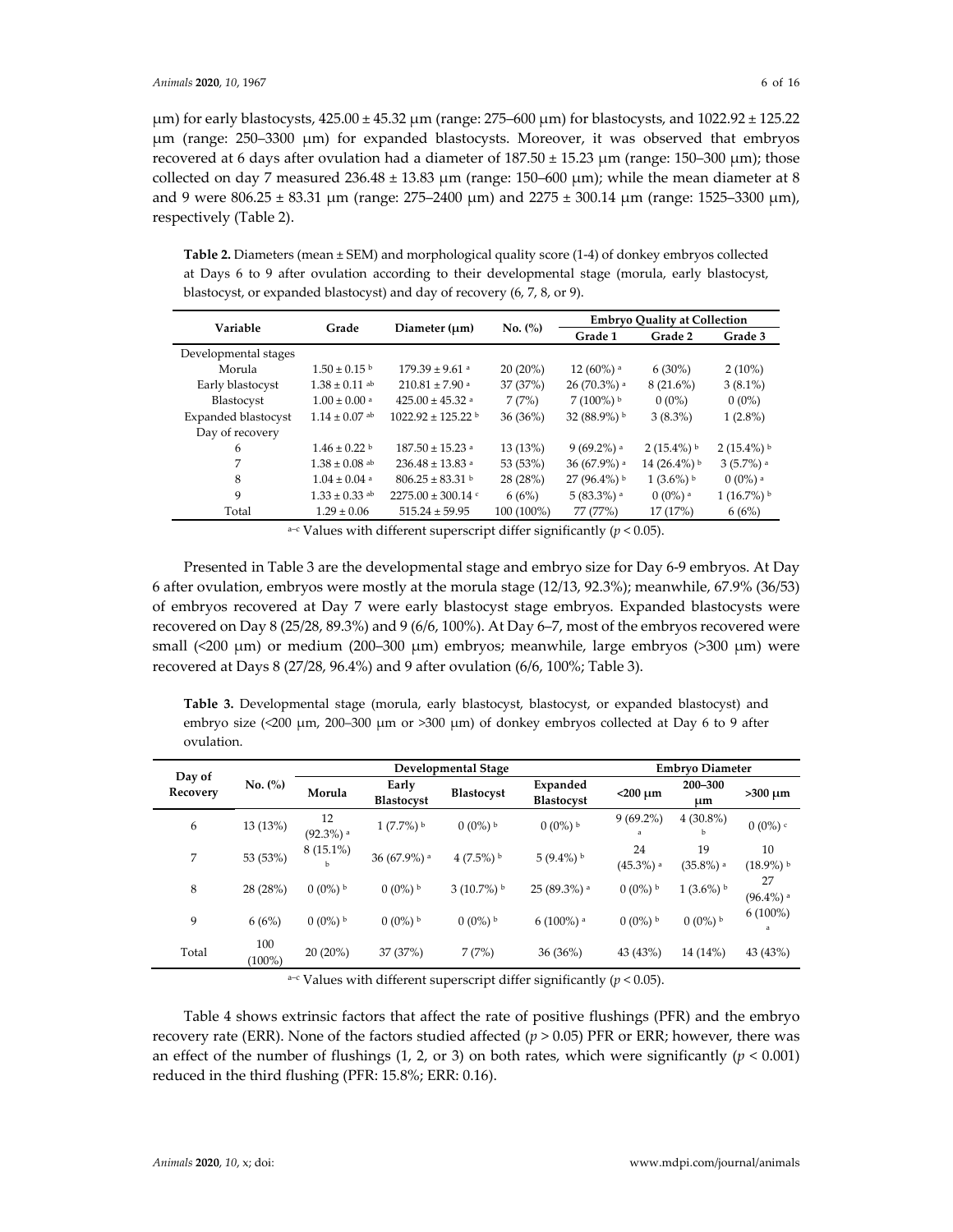| Factor           |                           |             | Positive Flushings p-Value Embryo Recovery Rate p-Value |           |
|------------------|---------------------------|-------------|---------------------------------------------------------|-----------|
| Year             |                           |             |                                                         |           |
| First            | 21/33 (63.6%)             | $_{\rm NS}$ | 24/33 (0.73)                                            | <b>NS</b> |
| Second           | 33/42 (78.6%)             |             | 36/42 (0.86)                                            |           |
| Third            | 38/49 (77.6%)             |             | 40/49 (0.82)                                            |           |
| Season           |                           |             |                                                         |           |
| Spring           | 33/44 (75.0%)             | <b>NS</b>   | 34/44 (0.77)                                            | <b>NS</b> |
| Summer           | 10/12 (83.3%)             |             | 10/12(0.83)                                             |           |
| Autumn           | 36/52 (69.2%)             |             | 42/53 (0.79)                                            |           |
| Winter           | 13/16 (81.3%)             |             | 14/15 (0.93)                                            |           |
| Photoperiod      |                           |             |                                                         |           |
| Positive         | 50/66 (75.8%)             | <b>NS</b>   | 53/66 (0.80)                                            | <b>NS</b> |
| Negative         | 42/58 (72.4%)             |             | 47/58 (0.81)                                            |           |
| Herd             |                           |             |                                                         |           |
| $\mathbf{1}$     | 4/6(66.7%)                | <b>NS</b>   | 5/6(0.83)                                               | <b>NS</b> |
| $\overline{2}$   | 51/71 (71.8%)             |             | 56/71 (0.79)                                            |           |
| 3                | 37/47 (78.7%)             |             | 39/47 (0.83)                                            |           |
| Day of flushing  |                           |             |                                                         |           |
| 6                | 12/16 (75.0%)             | <b>NS</b>   | 13/16 (0.81)                                            | <b>NS</b> |
| 7                | 49/68 (72.1%)             |             | 53/68 (0.80)                                            |           |
| 8                | 25/31 (80.6%)             |             | 28/31 (0.90)                                            |           |
| 9                | $6/9$ (66.7%)             |             | $6/9$ (0.67)                                            |           |
| No. of flushings |                           |             |                                                         |           |
| 1                | 66/66 (100%) <sup>a</sup> | 0.001       | 73/66 (1.11) <sup>a</sup>                               | 0.001     |
| $\overline{2}$   | 20/20 (100%) <sup>a</sup> |             | $21/20$ (1.05) <sup>a</sup>                             |           |
| 3                | $6/38$ (15.8%) b          |             | $6/38$ (0.16) b                                         |           |
| Total            | 92/124 (74.2%)            |             | 100/124 (0.81)                                          |           |

**Table 4.** Extrinsic factors affecting the rate of positive flushings and embryo recovery rate in Andalusian donkeys.

a-c Values with different superscript differ significantly; NS, not significant.

The intrinsic factors that affect PFR and ERR are shown in Table 5. PFR did not vary ( $p > 0.05$ ) with any of the studied variables except the donor ( $p = 0.040$ ). No differences between parity ( $p =$ 0.2610) and number of ovulations ( $p = 0.0971$ ) were detected for ERR (Table 5). In contrast, ERR not only varies among donors ( $p$  < 0.05) but also among donor age groups ( $p$  < 0.05) and successive cycles within the donor ( $p < 0.001$ ). ERR was higher ( $p < 0.05$ ) in jennies of 4–9 years of age (0.94; 51/54) with respect to the other groups ( $\leq$ 3 years: 0.77 (26/34); ≥10 years: 0.64 (23/36)). With regard to the number of ovulations in the same donor, ERR was significantly higher  $(p < 0.001)$  in the first group (1–5 cycles: 1.44; 49/34) with respect to the second (6–14 cycles: 0.78; 39/50) and third (15–23 cycles: 0.30; 12/40) groups.

As shown in Table 6, PFR and ERR varied (*p* > 0.05) among jacks. Four jacks (numbers 169, 192, 2895, and 4457) that were used in 79.7% of cycles (94/118) showed good results for both rates (PFR: 70.8–100%; ERR: 0.77–1.00). The other three jacks (numbers 95, 148, and 9025) that were used in 18.6% of cycles (22/118) yield a lower PFR (50–58.3%) and ERR (0.50–0.67) than the previous group, but this was not significant statistically ( $p > 0.05$ ). No embryos were obtained with jack number 232, although he was used only two times.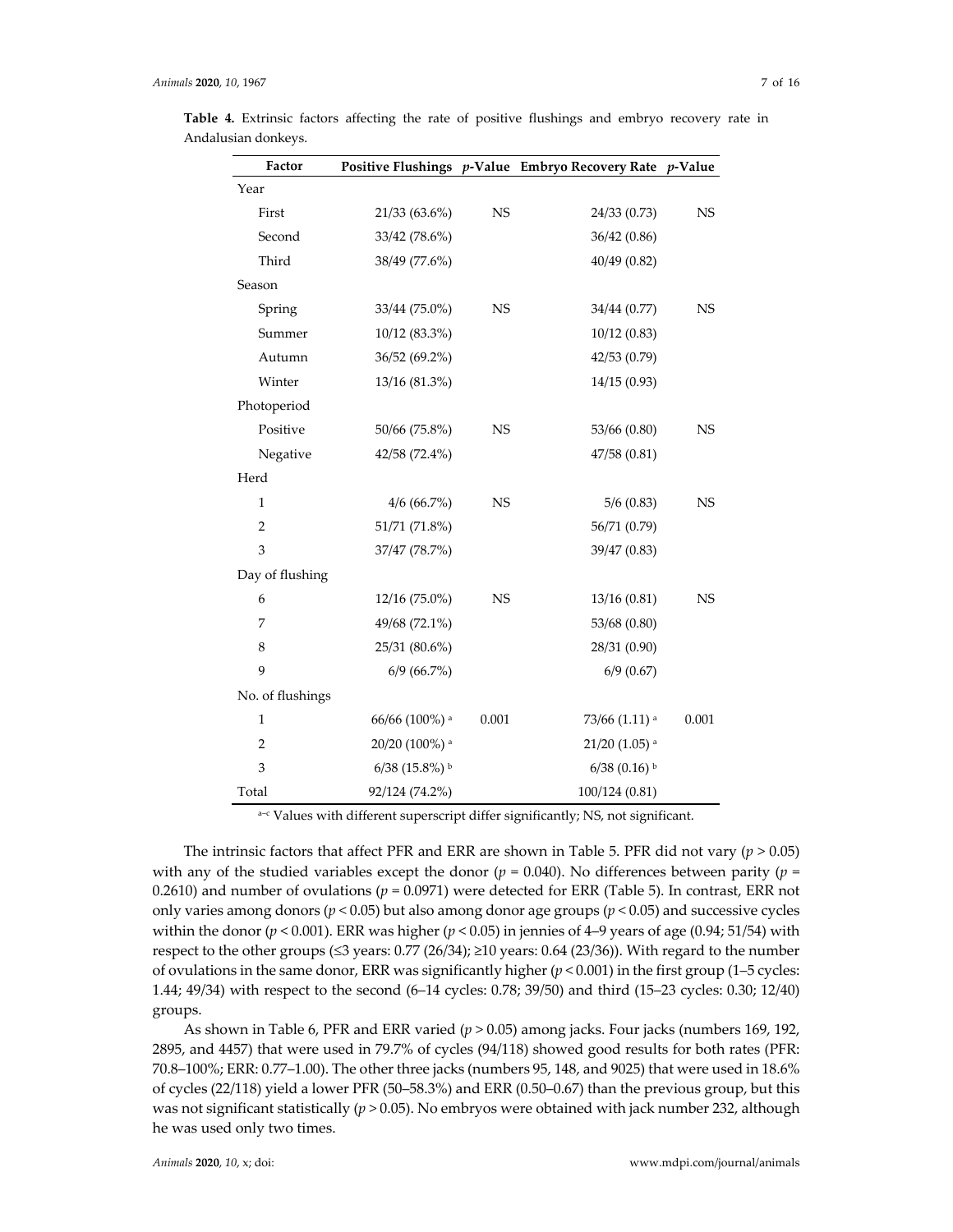| Factor                        | <b>Positive Flushings</b> | p-Value   | <b>Embryo Recovery Rate</b> | $p$ -Value |
|-------------------------------|---------------------------|-----------|-----------------------------|------------|
| Donor                         |                           |           |                             |            |
| 60                            | $0/1$ $(0\%)$ b           | 0.040     | $0/1$ (0.00) b              | 0.011      |
| 64                            | $1/1$ (100%) <sup>a</sup> |           | $1/1$ (1.00) a              |            |
| 142                           | 9/10 (90%) a              |           | $9/10$ (0.90) a             |            |
| 167                           | $10/17(58.8\%)$ ab        |           | $11/17$ (0.65) a            |            |
| 193                           | $4/5(80%)$ <sup>a</sup>   |           | $4/5(0.80)$ <sup>a</sup>    |            |
| 1159                          | $1/2$ (50%) ab            |           | $1/2$ (0.50) ab             |            |
| 1161                          | 14/18 (77.8%) a           |           | $15/18$ (0.83) a            |            |
| 1220                          | $1/1$ (100%) <sup>a</sup> |           | $1/1$ $(1.00)$ <sup>a</sup> |            |
| 1372                          | $1/1$ (100%) <sup>a</sup> |           | $1/1$ (1.00) a              |            |
| 1826                          | $0/1$ $(0%)$ <sup>b</sup> |           | $0/1$ (0.00) b              |            |
| 2089                          | $1/1$ (100%) <sup>a</sup> |           | $2/1$ (2.00) a              |            |
| 2339                          | $1/1$ (100%) <sup>a</sup> |           | $1/1$ $(1.00)$ <sup>a</sup> |            |
| 2629                          | $4/8$ (50%) ab            |           | $4/8$ (0.50) ab             |            |
| 3223                          | $6/6$ (100%) a            |           | $6/6$ (1.00) a              |            |
| 3977                          | $1/1$ (100%) a            |           | $1/1$ $(1.00)$ <sup>a</sup> |            |
| 4103                          | 12/13 (92.3%) a           |           | 12/13 (0.92) <sup>a</sup>   |            |
| 5372                          | $0/1$ $(0%)$ <sup>b</sup> |           | $0/1$ (0.00) b              |            |
| 6069                          | $1/1$ (100%) <sup>a</sup> |           | $1/1$ $(1.00)$ <sup>a</sup> |            |
| 6517                          | $2/2$ (100%) <sup>a</sup> |           | $2/2$ (1.00) a              |            |
| 7148                          | $12/15(80%)$ <sup>a</sup> |           | $14/15$ (0.93) <sup>a</sup> |            |
| 7171                          | $2/6$ (33.3%) ab          |           | $2/6$ (0.33) b              |            |
| 7590                          | $0/2$ (0%) b              |           | $0/2$ (0.00) b              |            |
| 8310                          | $2/2$ (100%) a            |           | $3/2$ (1.50) a              |            |
| 8311                          | $6/6$ (100%) a            |           | $8/6$ (1.33) a              |            |
| 9695                          | $1/2$ (50%) ab            |           | $1/2$ (0.50) ab             |            |
| Donor age                     |                           |           |                             |            |
| $\leq$ 3 years                | 25/34 (73.5%)             | <b>NS</b> | 26/34 (0.77) b              | 0.013      |
| 4-9 years                     | 48/65 (73.8%)             |           | $51/54$ (0.94) <sup>a</sup> |            |
| $\geq$ 10 years               | 19/25 (76%)               |           | $23/36$ (0.64) b            |            |
| Parity                        |                           |           |                             |            |
| Nulliparous                   | 25/35 (71.4%)             | <b>NS</b> | 26/35(0.74)                 | <b>NS</b>  |
| Multiparous                   | 67/89 (75.3%)             |           | 74/89 (0.83)                |            |
| Successive cycle within donor |                           |           |                             |            |
| $1 - 5$                       | 44/63 (69.8%)             | <b>NS</b> | $49/34$ (1.44) <sup>a</sup> | 0.001      |
| $6 - 14$                      | 36/45 (80%)               |           | 39/50 (0.78) b              |            |
| $15 - 23$                     | 12/16 (75%)               |           | $12/40$ (0.30) $\circ$      |            |
| No. of ovulations             |                           |           |                             |            |
| Single                        | 70/92 (76.1%)             | <b>NS</b> | 71/92 (0.77)                | <b>NS</b>  |
| Double                        | 22/32 (68.8%)             |           | 29/32 (0.91)                |            |
| Total                         | 92/124 (74.2%)            |           | 100/124(0.81)               |            |

**Table 5.** Intrinsic factors affecting the rate of positive flushings and embryo recovery rate in Andalusian donkeys.

a-c Values with different superscript differ significantly; NS, not significant.

**Table 6.** Variation in the rate of positive flushings and embryo recovery rate between Andalusian jacks.

|       |        |                            |        | Jack Mated Donors Positive Flushings p-Value Embryo Recovery Rate p-Value |        |
|-------|--------|----------------------------|--------|---------------------------------------------------------------------------|--------|
| 95    | 12     | $7/12$ (58.3%) ab          | 0.0253 | $8/12$ (0.67) ab                                                          | 0.0253 |
| 169   | 36     | 27/36 (75%) <sup>a</sup>   |        | $29/36$ (0.81) <sup>a</sup>                                               |        |
| 192   | 3      | $3/3$ (100%) a             |        | $3/3$ (1.00) a                                                            |        |
| 232   | 2      | $0/2$ (0%) $\rm{^{b}}$     |        | $0/2$ (0.00) $\rm{^{b}}$                                                  |        |
| 1481  | 2      | $1/2$ (50%) ab             |        | $1/2$ (0.50) ab                                                           |        |
| 2895  | 7      | $6/7$ (85.7%) <sup>a</sup> |        | $6/7$ (0.86) <sup>a</sup>                                                 |        |
| 4457  | 48     | 34/48 (70.8%) a            |        | $37/48$ (0.77) <sup>a</sup>                                               |        |
| 9025  | 8      | $4/8$ (50%) ab             |        | $4/8$ (0.50) ab                                                           |        |
| Total | $118*$ | 82/118 (69.5%)             |        | 88/118 (0.75)                                                             |        |

<sup>a-b</sup> Values with different superscript differ significantly;  $*$  Missing data (n = 6)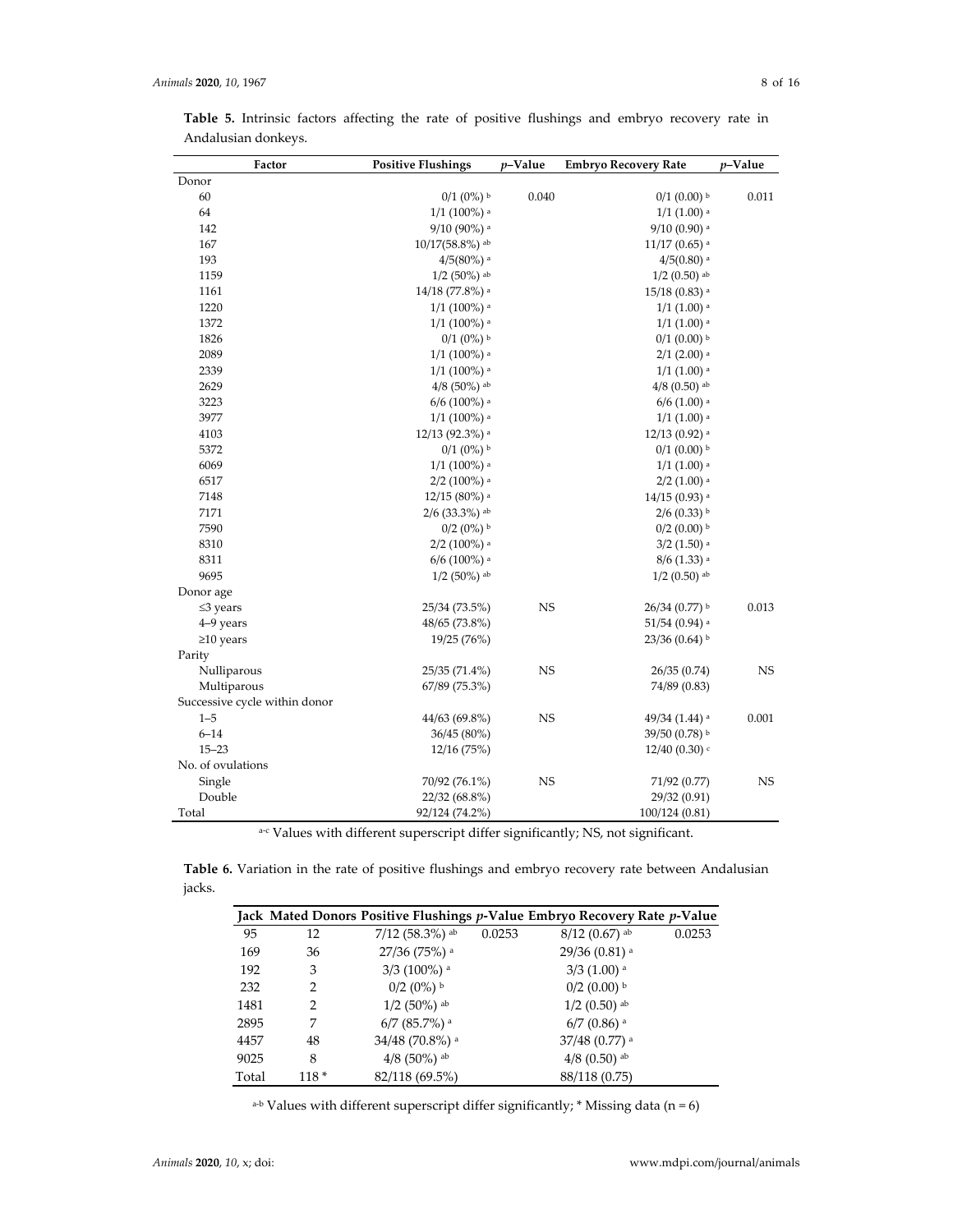Developmental stage, embryo quality, and diameter of the embryos recovered in this study are shown in Tables 7, 8, and 9. None of the extrinsic factors studied significantly influenced (*p* < 0.05) these three variables, except for the day of flushing (6–9), which significantly influenced the developmental stage (*p* < 0.001), embryo quality (*p* < 0.05), and diameter of embryos (*p* < 0.001; Table 7). Similarly, the number of flushings (1–3) significantly influenced the diameter ( $p = 0.038$ ) and embryo developmental stage ( $p = 0.001$ ), whereas the developmental stage was statistically different among herds (*p* = 0.020; Table 7).

Table 8 shows that no influence was detected  $(p > 0.05)$  of the intrinsic factors on developmental stage, embryo quality, and diameter of embryos, except for the donor, which affected the embryo quality ( $p = 0.004$ ). Moreover, no differences ( $p > 0.05$ ) were detected among jacks for these three variables (Table 9).

| Factor           |     | No. Developmental Stage p-Value Embryo Grade p-Value |           |                               |           | Embryo<br><b>Diameter</b>            | $p-$<br>Value |
|------------------|-----|------------------------------------------------------|-----------|-------------------------------|-----------|--------------------------------------|---------------|
| Year             |     |                                                      |           |                               |           |                                      |               |
| First            | 24  | $2.25 \pm 0.24$                                      | <b>NS</b> | $1.25 \pm 0.11$               | <b>NS</b> | $548.91 \pm 140.10$                  | <b>NS</b>     |
| Second           | 36  | $2.69 \pm 0.20$                                      |           | $1.28 \pm 0.10$               |           | $637.50 \pm 124.22$                  |               |
| Third            | 40  | $2.70 \pm 0.18$                                      |           | $1.33 \pm 0.09$               |           | $385.83 \pm 52.24$                   |               |
| Season           |     |                                                      |           |                               |           |                                      |               |
| Spring           | 34  | $2.74 \pm 0.20$                                      | <b>NS</b> | $1.26 \pm 0.09$               | <b>NS</b> | $660.29 \pm 142.21$                  | <b>NS</b>     |
| Summer           | 10  | $3.20 \pm 0.33$                                      |           | $1.10 \pm 0.10$               |           | $602.50 \pm 176.48$                  |               |
| Autumn           | 42  | $2.38 \pm 0.18$                                      |           | $1.40 \pm 0.10$               |           | $410.91 \pm 62.66$                   |               |
| Winter           | 14  | $2.43 \pm 0.33$                                      |           | $1.14 \pm 0.14$               |           | $405.77 \pm 87.90$                   |               |
| Photoperiod      |     |                                                      |           |                               |           |                                      |               |
| Positive         | 53  | $2.66 \pm 0.16$                                      | <b>NS</b> | $1.25 \pm 0.07$               | <b>NS</b> | $619.87 \pm 100.27$                  | <b>NS</b>     |
| Negative         | 47  | $2.51 \pm 0.17$                                      |           | $1.34 \pm 0.09$               |           | $399.47 \pm 56.92$                   |               |
| Herd             |     |                                                      |           |                               |           |                                      |               |
| $\mathbf{1}$     | 5   | $1.20 \pm 0.20$ <sup>a</sup>                         | 0.020     | $1.60 \pm 0.40$               | <b>NS</b> | $270.83 \pm 30.90$                   | <b>NS</b>     |
| $\overline{2}$   | 56  | $2.61 \pm 0.16^{\text{ b}}$                          |           | $1.25 \pm 0.07$               |           | $619.20 \pm 97.36$                   |               |
| 3                | 39  | $2.74 \pm 0.12$ b                                    |           | $1.31 \pm 0.09$               |           | $391.03 \pm 53.33$                   |               |
| Day of flushing  |     |                                                      |           |                               |           |                                      |               |
| 6                | 13  | $1.08 \pm 0.08$ <sup>a</sup>                         | 0.000     | $1.46 \pm 0.22$ b             | 0.045     | $187.50 \pm 15.23$ <sup>a</sup>      | 0.000         |
| 7                | 53  | $2.11 \pm 0.11$ b                                    |           | $1.38 \pm 0.08$ b             |           | $236.48 \pm 13.83$ <sup>a</sup>      |               |
| 8                | 28  | $3.89 \pm 0.06$ c                                    |           | $1.04 \pm 0.04$ <sup>a</sup>  |           | $806.25 \pm 83.31$ b                 |               |
| 9                | 6   | $4.00 \pm 0.00$ c                                    |           | $1.33 \pm 0.33$ <sup>ab</sup> |           | $2275.00 \pm 300.14$<br>$\mathsf{c}$ |               |
| No. of flushings |     |                                                      |           |                               |           |                                      |               |
| 1                | 73  | $2.84 \pm 0.14$ c                                    | 0.001     | $1.23 \pm 0.06$               | <b>NS</b> | $604.79 \pm 78.25$ b                 | 0.038         |
| $\overline{2}$   | 21  | $2.05 \pm 0.22$ ab                                   |           | $1.48 \pm 0.15$               |           | $290.42 \pm 32.19$ <sup>a</sup>      |               |
| 3                | 6   | $1.50 \pm 0.22$ <sup>a</sup>                         |           | $1.33 \pm 0.21$               |           | $175.00 \pm 9.13$ <sup>a</sup>       |               |
| Total            | 100 | $2.59 \pm 0.14$                                      |           | $1.29 \pm 0.06$               |           | $515.24 \pm 59.95$                   |               |

**Table 7.** Extrinsic factors affecting the developmental stage, embryo quality, and diameter of embryos in Andalusian donkeys.

a-c Values with different superscript differ significantly; NS, not significant.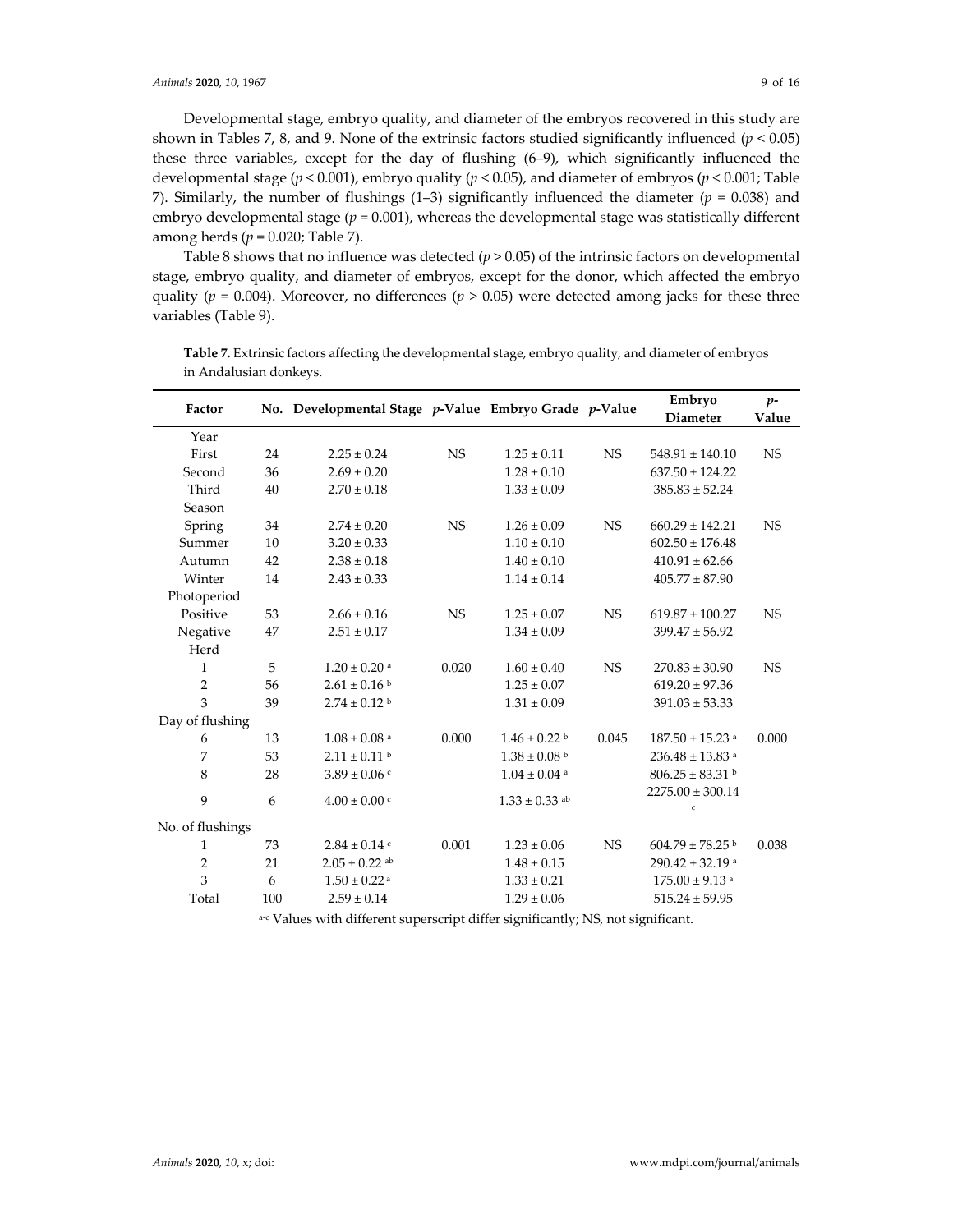| Factor                  | No.                     | <b>Developmental Stage</b>         | $p$ -Value  | <b>Embryo Grade</b>                | $p$ -Value  | <b>Embryo Diameter</b>                   | <i>v</i> -Value |
|-------------------------|-------------------------|------------------------------------|-------------|------------------------------------|-------------|------------------------------------------|-----------------|
| Donor                   |                         |                                    |             |                                    |             |                                          |                 |
| 60                      | *                       |                                    | $_{\rm NS}$ |                                    | 0.004       |                                          | <b>NS</b>       |
| 64                      | 1                       | $1.00 \pm -$                       |             | $1.00 \pm -$                       |             |                                          |                 |
| 142                     | 9                       | $2.89 \pm 0.39$                    |             | $1.11\pm0.11$ $^{\rm a}$           |             | $631.11 \pm 244.42$                      |                 |
| 167                     | 11                      | $2.36 \pm 0.34$                    |             | $1.36 \pm 0.15$ ab                 |             | $279.55 \pm 55.17$                       |                 |
| 193                     | $\overline{\mathbf{4}}$ | $3.00 \pm 0.58$                    |             | $1.25 \pm 0.25$ <sup>ab</sup>      |             | $368.75 \pm 110.10$                      |                 |
| 1159                    | 1                       | $2.00\,\pm$ -                      |             | $1.00 \pm -$                       |             | $200.00 \pm -$                           |                 |
| 1161                    | 15                      | $1.50 \pm 0.22$                    |             | $1.20 \pm 0.15$ <sup>ab</sup>      |             | $405.00 \pm 101.07$                      |                 |
| 1220                    | $\mathbf{1}$            | $1.00 \pm -$                       |             | $1.00 \pm -$                       |             | $175.00\pm$ -                            |                 |
| 1372                    | $\mathbf{1}$            | $1.00 \pm -$                       |             | $2.00 \pm -$                       |             | $175.00 \pm -$                           |                 |
| 1826                    | ×                       | $\bar{\phantom{a}}$                |             | $\blacksquare$                     |             | $\overline{\phantom{a}}$                 |                 |
| 2089                    | $\overline{2}$          | $1.00 \pm 0.00$                    |             | $2.00 \pm 1.00$ b                  |             | $287.50 \pm 12.50$                       |                 |
| 2339                    | $\mathbf{1}$            | $1.00 \pm -$                       |             | $1.00 \pm -$                       |             | $175.00 \pm -$                           |                 |
| 2629                    | $\overline{\mathbf{4}}$ | $3.50 \pm 0.50$                    |             | $1.00 \pm 0.00$ <sup>a</sup>       |             | $1143.75 \pm 722.51$                     |                 |
| 3223                    | 6                       | $2.67\pm0.56$                      |             | $1.50 \pm 0.34$ ab                 |             | $954.17 \pm 440.29$                      |                 |
| 3977                    | 1                       | $4.00 \pm -$                       |             | $1.00 \pm -$                       |             | $1625.00 \pm$ -                          |                 |
| 4103                    | 12                      | $3.50 \pm 0.26$                    |             | $1.17 \pm 0.11$ <sup>a</sup>       |             | $662.50 \pm 181.36$                      |                 |
| 5372                    | *                       | $\blacksquare$                     |             |                                    |             | $\frac{1}{2}$                            |                 |
| 6069                    | 1                       | $1.00 \pm -$                       |             | $2.00 \pm -$                       |             | $183.33 \pm -$                           |                 |
| 6517                    | $\sqrt{2}$              | $2.00 \pm 0.00$                    |             | $3.00 \pm 0.00$ c                  |             | $325.00 \pm 0.00$                        |                 |
| 7148                    | 14                      | $2.21 \pm 0.33$                    |             | $1.43 \pm 0.17$ ab                 |             | $360.71 \pm 92.94$                       |                 |
| 7171                    | 2                       | $2.00 \pm 1.00$                    |             | $1.00 \pm 0.00$ a                  |             | $262.50 \pm 112.50$                      |                 |
| 7590                    | *                       | $\blacksquare$                     |             | $\overline{\phantom{a}}$           |             |                                          |                 |
| 8310                    | 3                       | $3.00 \pm 1.00$                    |             | $1.00\pm0.00$ a                    |             | $725.00 \pm 291.91$                      |                 |
| 8311                    | 8                       | $2.63 \pm 0.42$                    |             | $1.13\pm0.13$ a                    |             | $571.88 \pm 222.88$                      |                 |
| 9695                    | $\mathbf{1}$            | $2.00 \pm -$                       |             | $1.00 \pm -$                       |             | $325.00 \pm -$                           |                 |
| Donor age               |                         |                                    |             |                                    |             |                                          |                 |
| $\leq$ 3 years          | 26                      | $2.58 \pm 0.22$                    | <b>NS</b>   | $1.27 \pm 0.09$                    | <b>NS</b>   | $414.74\pm91.94$                         | <b>NS</b>       |
| 4-9 years               | $51\,$                  | $2.67 \pm 0.17$                    |             | $1.29\pm0.09$                      |             | $579.50 \pm 96.80$                       |                 |
| $\geq$ 10 years         | 23                      | $2.43 \pm 0.26$                    |             | $1.30 \pm 0.12$                    |             | $489.13 \pm 108.25$                      |                 |
| Parity                  |                         |                                    |             |                                    |             |                                          |                 |
| Nulliparous             | 26                      | $2.58 \pm 0.22$                    | <b>NS</b>   | $1.27 \pm 0.09$                    | <b>NS</b>   | $414.74 \pm 91.94$                       | <b>NS</b>       |
| Multiparou              | 74                      | $2.59 \pm 0.14$                    |             | $1.30 \pm 0.07$                    |             | $551.03 \pm 74.30$                       |                 |
| ${\bf S}$<br>Successive |                         |                                    |             |                                    |             |                                          |                 |
| cycle within            |                         |                                    |             |                                    |             |                                          |                 |
| donor                   |                         |                                    |             |                                    |             |                                          |                 |
|                         | 49                      |                                    |             |                                    | $_{\rm NS}$ |                                          |                 |
| $1-5$<br>$6 - 14$       | 39                      | $2.41 \pm 0.17$<br>$2.72 \pm 0.19$ | <b>NS</b>   | $1.35 \pm 0.09$<br>$1.26 \pm 0.09$ |             | $556.42 \pm 93.53$<br>$534.62 \pm 97.97$ | <b>NS</b>       |
| 15-23                   | 12                      | $2.92 \pm 0.29$                    |             | $1.17\pm0.11$                      |             | $287.50 \pm 37.75$                       |                 |
| No. of                  |                         |                                    |             |                                    |             |                                          |                 |
| ovulations              |                         |                                    |             |                                    |             |                                          |                 |
| Single                  | $71\,$                  | $2.61 \pm 0.14$                    | $_{\rm NS}$ | $1.25 \pm 0.06$                    | $_{\rm NS}$ | $538.33 \pm 79.70$                       | $_{\rm NS}$     |
| Double                  | 29                      | $2.55 \pm 0.23$                    |             | $1.38 \pm 0.13$                    |             | $459.48 \pm 70.70$                       |                 |
| Total                   | $100\,$                 | $2.59 \pm 0.14$                    |             | $1.29 \pm 0.06$                    |             | $515.24 \pm 59.95$                       |                 |
|                         |                         |                                    |             |                                    |             |                                          |                 |

**Table 8.** Intrinsic factors affecting the developmental stage, embryo quality, and diameter of embryos in Andalusian donkeys.

<sup>a</sup>‐<sup>c</sup> Values with different superscript differ significantly; NS, not significant; *\* Missing data.*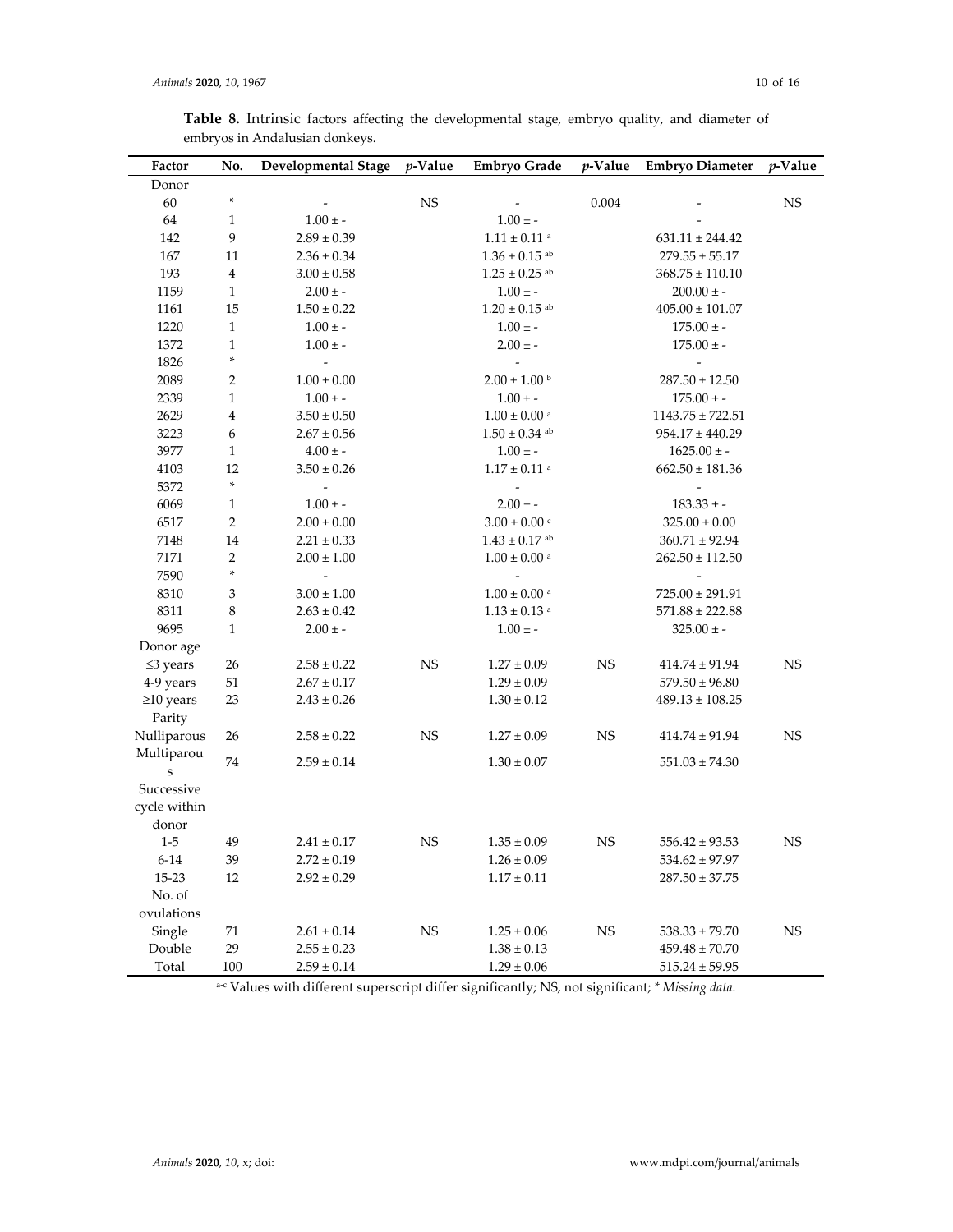|       |     | Jack Mated Donors Developmental Stage p-Value Embryo Grade p-Value Embryo Diameter p-Value |    |                 |     |                     |     |
|-------|-----|--------------------------------------------------------------------------------------------|----|-----------------|-----|---------------------|-----|
| 95    | 8   | $3.00 \pm 0.38$                                                                            | NS | $1.25 \pm 0.16$ | NS. | $475.00 \pm 140.71$ | NS. |
| 169   | 29  | $3.03 \pm 0.21$                                                                            |    | $1.24 \pm 0.08$ |     | $447.41 \pm 67.59$  |     |
| 192   | 3   | $2.33 \pm 0.33$                                                                            |    | $1.67 \pm 0.67$ |     | $258.33 \pm 44.10$  |     |
| 1481  |     | $1.00 \pm -$                                                                               |    | $2.00 \pm -$    |     | $183.33 \pm -$      |     |
| 2895  | 6   | $1.83 \pm 0.48$                                                                            |    | $1.50 \pm 0.22$ |     | $366.67 \pm 177.09$ |     |
| 4457  | 37  | $2.51 \pm 0.19$                                                                            |    | $1.27 \pm 0.10$ |     | $629.05 \pm 136.72$ |     |
| 9025  | 8   | $2.25 \pm 0.75$                                                                            |    | $1.00 \pm 0.00$ |     | $681.25 \pm 412.36$ |     |
| Total | 88* | $2.65 \pm 0.12$                                                                            |    | $1.28 \pm 0.06$ |     | $521.97 \pm 66.52$  |     |

**Table 9.** Variation in developmental stage, embryo quality, and diameter of embryos between Andalusian jacks.

NS, not significant; \* Missing data (*n* = 12).

#### **4. Discussion**

Due to the similarities in the reproductive physiology between horses and donkeys, several assisted reproductive technologies (ARTs) routinely used in horses have been applied directly to donkeys. Hence, previous studies have demonstrated the suitability of mare ET techniques for collecting embryos in jennies [16]. In this line, numerous studies have been conducted to examine the factors that affect embryo recovery, quality, and diameter in mares [13,22,29]. However, in donkeys, these studies have been very scarce [17,20], and they are often performed on a limited number of animals, cycles, or embryos. Therefore, more studies are needed to optimize embryo recovery rates and maximize the success of future ET programs in donkeys.

In this study, in which 26 donor jennies and 124 cycles were used, the average ovulation rate per jenny was 1.26 ± 0.04. This finding was slightly lower than the reported average in spontaneous (1.57  $\pm$  0.06) and prostaglandin F2 alpha (PGF2 $\alpha$ )-induced (1.56  $\pm$  0.10) estrus of Andalusian jennies [30]. These small differences could be explained by other factors (such as feeding management, donor age, reproductive status, season of the year, and the use of drugs to induce ovulation) that can affect the incidence of multiple ovulations, as reported in mares [22,31–33] and donkeys [30,34].

In jennies, the incidence of multiple ovulation was reported to range between 5.3% and 61% [35– 37]. In our study, the single ovulation rate was 59.2%, while the double ovulation rate was 40.8%. Double ovulation in jennies was similar to that reported in Catalonian jennies (42.45%) [34] and in the Asinina de Miranda jennies (36.36%) [38]. However, the incidence of double ovulation in this study was lower than that reported in spontaneous (51.7%) and PGF2 $\alpha$ -induced cycles (56.5%) in Andalusian jennies [30]. It is interesting to note that single ovulation occurred with equal frequency on both ovaries, as also reported by other authors [30,34]. Similar to that reported by Taberner et al. [34], a minimally greater frequency of ovulation for the left ovary was found (42.5% vs. 32.5%), but the difference was not significant. On the other hand, the incidence of bilateral double ovulation was significantly higher than that of ipsilateral double ovulation, which agrees with findings for mares [31] and jennies [30].

No influence of the age of the donor on the ovulation rate was observed in this study; however, the ovulation rate was numerically  $(1.36 \pm 0.10\%)$ , but not significantly higher, in the older jennies (≥10 years old). These results are consistent with previous findings in jennies [20,30] and mares [31]. Although the reason for this fact remains still unclear, it has been suggested that increased ovarian stimulation or enhanced ovarian receptivity to that stimulation may be involved. Thus, multiovulation would be a natural strategy to ensure gestation in older females, which have a reduced ability to become pregnant [32].

The ovulation rate did not vary among years, seasons, and photoperiods, but it tended to be lower in summer (*p* = 0.095). Similar findings have been reported in previous studies [20,30]. Ginther et al. [39], in a study using different breeds and geographical latitude than our study of donkeys, observed that the incidence of multiple ovulations was not affected by the season of the year. The statistical analysis revealed significant differences among herds (*p* = 0.031), which could be explained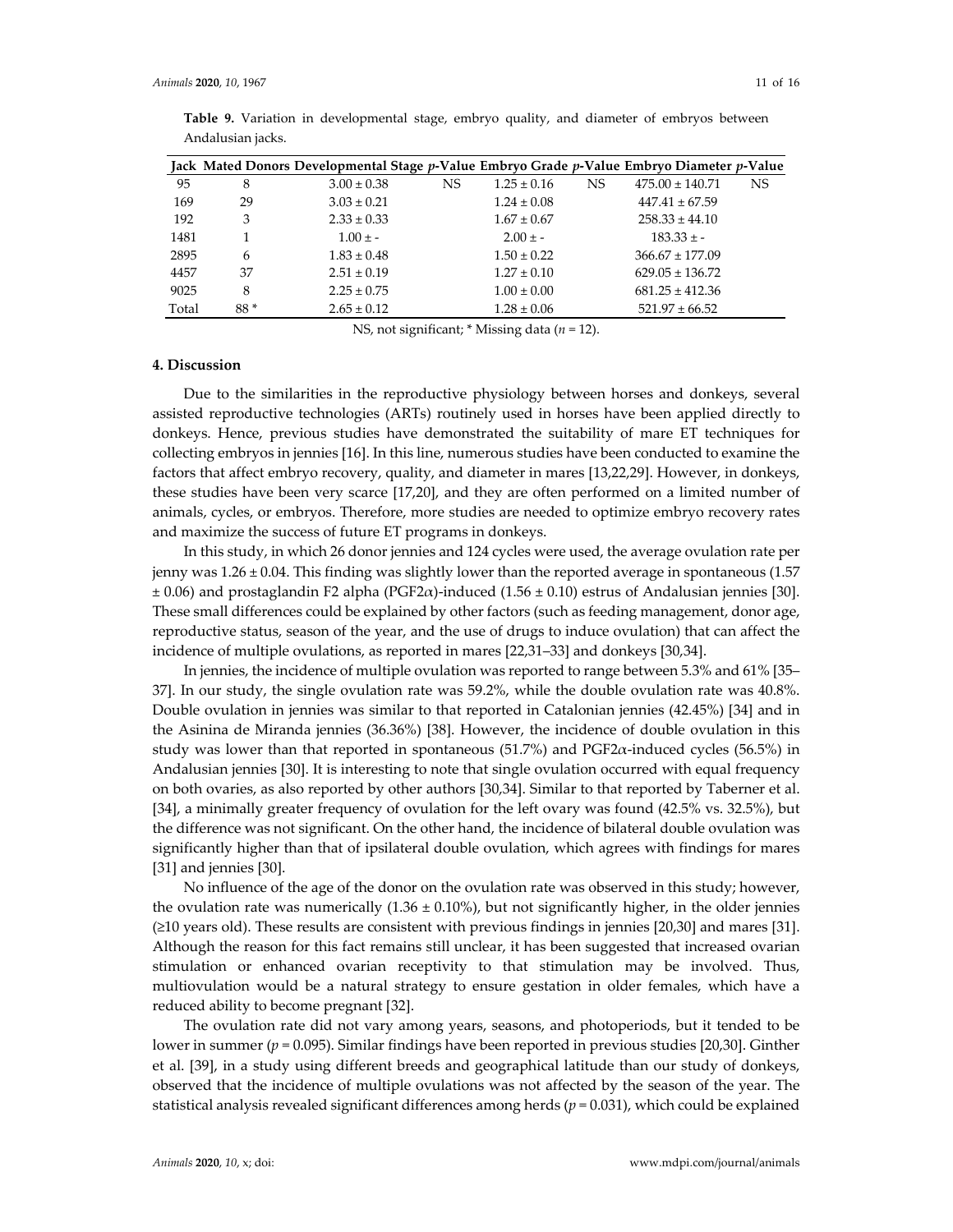by the individuals comprising each herd. In fact, this study pointed out the existence of significant differences among jennies (*p* = 0.01).

In our study, in which 100 embryos were used, the overall ERR following non‐surgical flushing on Days 6–9 was 80.6%, which was higher than those previously reported in different breeds of donkeys: 53.3% in jennies of unknown breed [40], 63.6% in Poitou jennies [41], 75.9% in Pantesca jennies [17], 50% in Amiata jennies [16], 52.3% in Pega jennies [42], and 40.7% in Andalusian and Zamorano‐Leones jennies [20]. The EER obtained in our experiment was also higher than the rates reported in the literature for fertile mares in commercial ET programs [43]—60–77% for fresh, 44% for chilled, and 46% for frozen semen—but similar to that obtained in young fertile mares inseminated with fresh semen, 87% [44]. These results are likely due to the age of the jennies used in the study and the physical and reproductive assessment performed before, including donors in the experimental group.

It is known that the major factor affecting embryo recovery is the donors´ reproductive history. Hence, embryo recovery for old sub-fertile mares can be as low as 30–40% per cycle [45]. Other factors that affect embryo recovery include semen quality and semen type (fresh, cooled, or frozen) [45]. In our study, all donors were selected carefully, based on their reproductive history and clinical examination, and they were mated naturally with jacks of proven fertility. Although the PFR and ERR varied among jacks, seven out of eight jacks showed moderate to good results for both rates (≥50% and ≥0.50, respectively). Only one jack had low fertility (zero out of two positive flushes), but he was used only twice, which could mitigate its negative effect on average PFR and ERR. In addition, hCG was used as the ovulation inductor. Previous studies have clearly demonstrated that ovulation induction can enhance the efficiency of ARTs in domestic animal species, including the donkey [46].

The embryo morphology score is the most common method used to evaluate embryo quality [27]. In line with previous findings [16,17,20,42], 94% of the recovered embryos had a quality grade of excellent (Grade 1) or good (Grade 2).

In our experiment, none of the extrinsic factors analyzed (year of the study, season of the year, photoperiod, herd or day, of flushing) affected significantly PFR or ERR. Consistent with previous findings [17], the ERR obtained in the first year (0.73) was numerically lower than that obtained in the second (0.86) and third (0.82) year, which could be explained by the inexperience with this technology (i.e., ET) in donkeys. The absence of a photoperiod influence on embryo recovery has been previously described in donkeys [17,20]. The study carried out in Pantesca donkeys [17] also noted that the time of the year did not affect PFR and ERR. Considering these results, we could state that seasonality has little impact on reproductive performance of Andalusian jennies, which can get pregnant naturally all year round, as previously reported for other donkey breeds [17]. This fact brings the possibility of applying ET in Andalusian donkeys along the year.

In donkeys, the influence of the day of flushing on ERR has not been well established in the literature [17,20]. Under our experimental conditions, PFR and ERR were not different among Days 6, 7, 8, and 9. Similar findings have been reported in mares [22,47]. However, embryo diameter and developmental stage varied widely depending on the day of recovery, which is consistent with previous studies [16,41]. In line with these findings, poor-quality embryos were collected at Day 8, and ERR tended to be lower ( $p = 0.08$ ), flushing the uterus 9 days after ovulation. Taken all together, our results emphasize the importance of collecting Day 6 to 7 donkey embryos, smaller than 300 μm in diameter and with good morphological score, to ensure vitrification success, as has been previously suggested [19].

From a practical point of view, another interesting observation was the effect of the number of flushings (1, 2, or 3) on both rates (PFR and ERR), which were significantly reduced in the third flushing (15.8% and 0.16, respectively), indicating that the majority of embryo collections require one or two maximum flushings. In addition, embryo diameter and developmental stage varied among flushings, with larger and older embryos in the first flushing. Thus, our results could suggest that the larger diameter of the older embryos could facilitate their recovery [17].

The embryos recovered in herd 1 were in earlier developmental stages than in the other herds. These results were probably due to the fact that all the embryo rerecovered in this herd (5 embryos)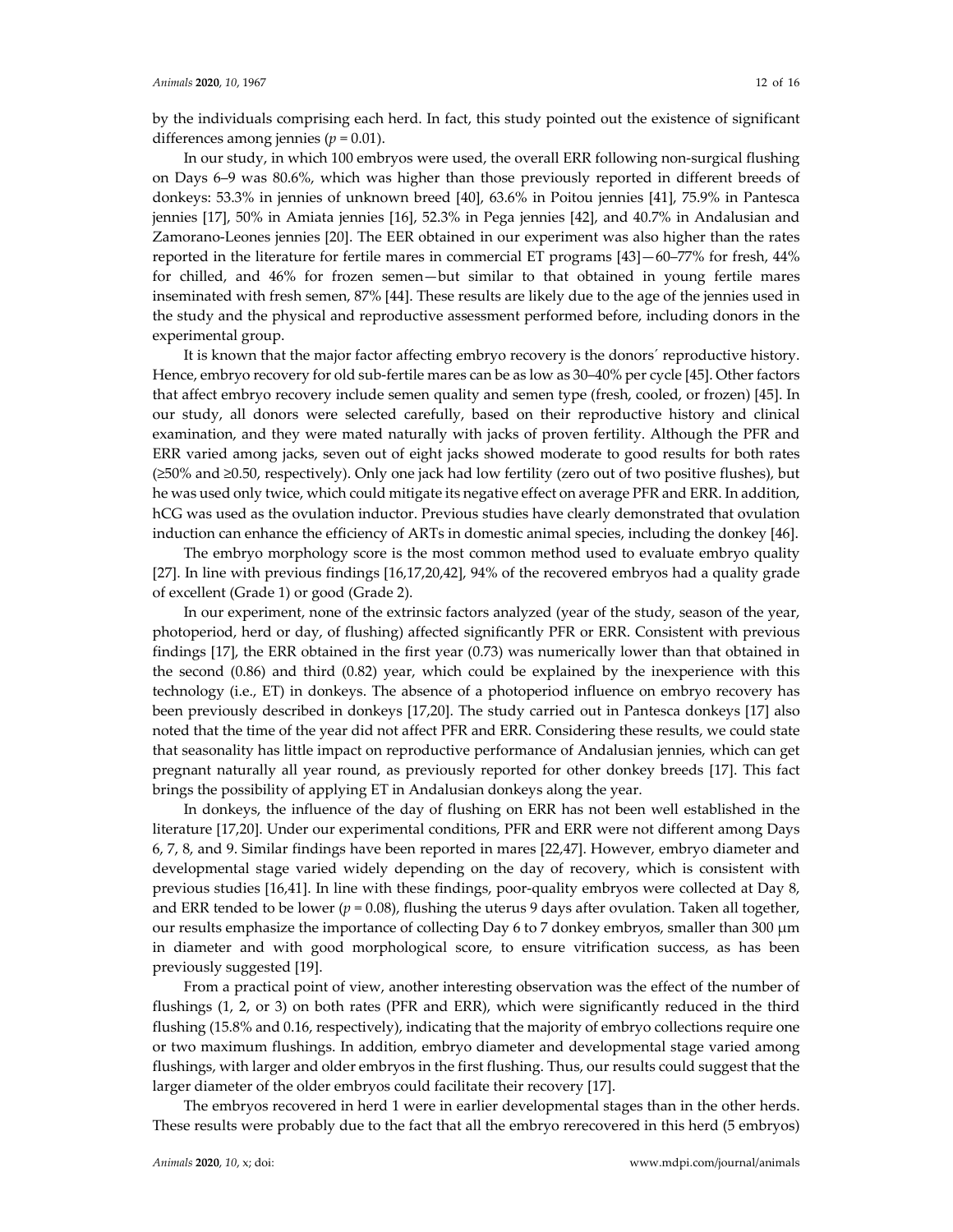were flushed 6–7 days after ovulation, while in herds 2 (56 embryos) and 3 (39 embryos), flushes were carried out from Day 6 to 9 after ovulation, thus increasing the average diameter and developmental stage of the recovered embryos.

Regarding the intrinsic factors, PFR did not vary with any of the studied variables (i.e., donor age, parity, successive cycle within donor, and number of ovulations) except for the donor jenny. In contrast, ERR not only varied among donors but also among donor age categories, showing higher values in jennies of 4–9 years of age (0.94) compared with all the other categories of age. Moreover, both PFR and ERR were not different between younger (≤3 years old) and older (≥10 years old) jennies. Our findings are in contrast with the results of previous studies [17,20], which reported no effect of donor age and donor jenny on the aforementioned rates. However, the effect on ERR of donor age and donor mare have been reported by many authors [13,22,48,49], in which old age (>15 years old) and a history of sub‐fertility were related to a lower ERR. Our results could suggest that embryo donors between 4 and 9 years are the best to be used in an ET program.

The effect of repeated uterine flushings has been previously described in mares [50], which was associated with increased chronic inflammation of the uterus. Although previous studies failed to observe this negative effect in donkeys [17], in our experiment, the ERR on successive cycles from 1 to 5 was higher (1.44) than in attempts from 6 to 14 (0.78) and from 15 to 23 (0.30). The differences observed between studies may be explained by different experimental conditions. Therefore, in our study, young (≤3 years), mature (4–9 years), and old (≥10 years) donor jennies were employed during the entire period of the study, while only young jennies (2–5 years old) were used in this previous work [17]. Moreover, a higher number of donors (10, 8, and 6, respectively) and cycles (63, 45, and 16, respectively) were used in each group.

It has been previously described that the occurrence of multiple ovulations enhances ERR in mares [22,51] and donkeys [17,20], but this effect was not shown in our study. However, despite the absence of statistical significance, ERR after single ovulation tended to be lower than that obtained after double ovulation (0.77 vs. 0.91;  $p = 0.0971$ ). It has been also reported that ipsilateral double ovulations resulted in a lower ERR than bilateral double ovulations [52], which could be caused by interference between two or more simultaneous ovulations in the limited space of the ovulation fossa [23,53]. In the present study, the incidence of ipsilateral double ovulations was only 6.7%, and no significant difference in ERR was observed between bilateral and ipsilateral ovulations (1.62% vs. 1.88%;  $p = 0.196$ ).

Conversely, the number of ovulations in the same donor influenced ERR, being significantly higher in the first group (1–5 cycles: 1.44; 49/34), but no effect on PFR was observed. These results partially agree with the findings of Camillo et al. [17], who observed a significant effect on both rates. Finally, we observed that the parity of the donors did not have an effect on PFR and ERR. In cattle, the parity of recipients does not affect pregnancy rates following the transfer of fresh and frozen embryos [54]. However, to our knowledge, no data are available for mare and jenny donors.

#### **5. Conclusions**

Based on our results, we can conclude that the donor jenny was the main factor that affects the rate of positive flushings and recovery rates as well as the embryo quality. Other factors that affected embryo recovery rate were the number of flushings, donor age, successive cycle within donor, and jack. Meanwhile, the rate of positive flushings was affected by the number of flushings and the jack. From a practical point of view, these findings could indicate that the majority of embryo collections require one or two maximum flushings per cycle. Moreover, the negative effect of repeated uterine flushings on embryo recovery rate was proven, being lower after six consecutive cycles. On the other hand, the day of flushing had a significant effect on embryo quality and diameter, which emphasizes the importance of collecting Day 6 to 7 donkey embryos, with good morphological score and smaller than 300 μm in diameter, if embryos are going to be cryopreserved.

**Author Contributions:** Conceptualization, M.H. and J.D.; methodology, M.B., I.O. M.D.‐J., B.P., C.C., J.J.C., V.G.‐ A, A.D. and J.D.; software, M.B. and J.D.; validation, M.H., M.B. and J.D.; formal analysis, M.B., I.O., M.D.‐J., B.P. and C.C.; investigation, M.B., I.O., M.D.-J., B.P. and C.C.; resources, M.H. and J.D.; data curation, M.B., M.H. and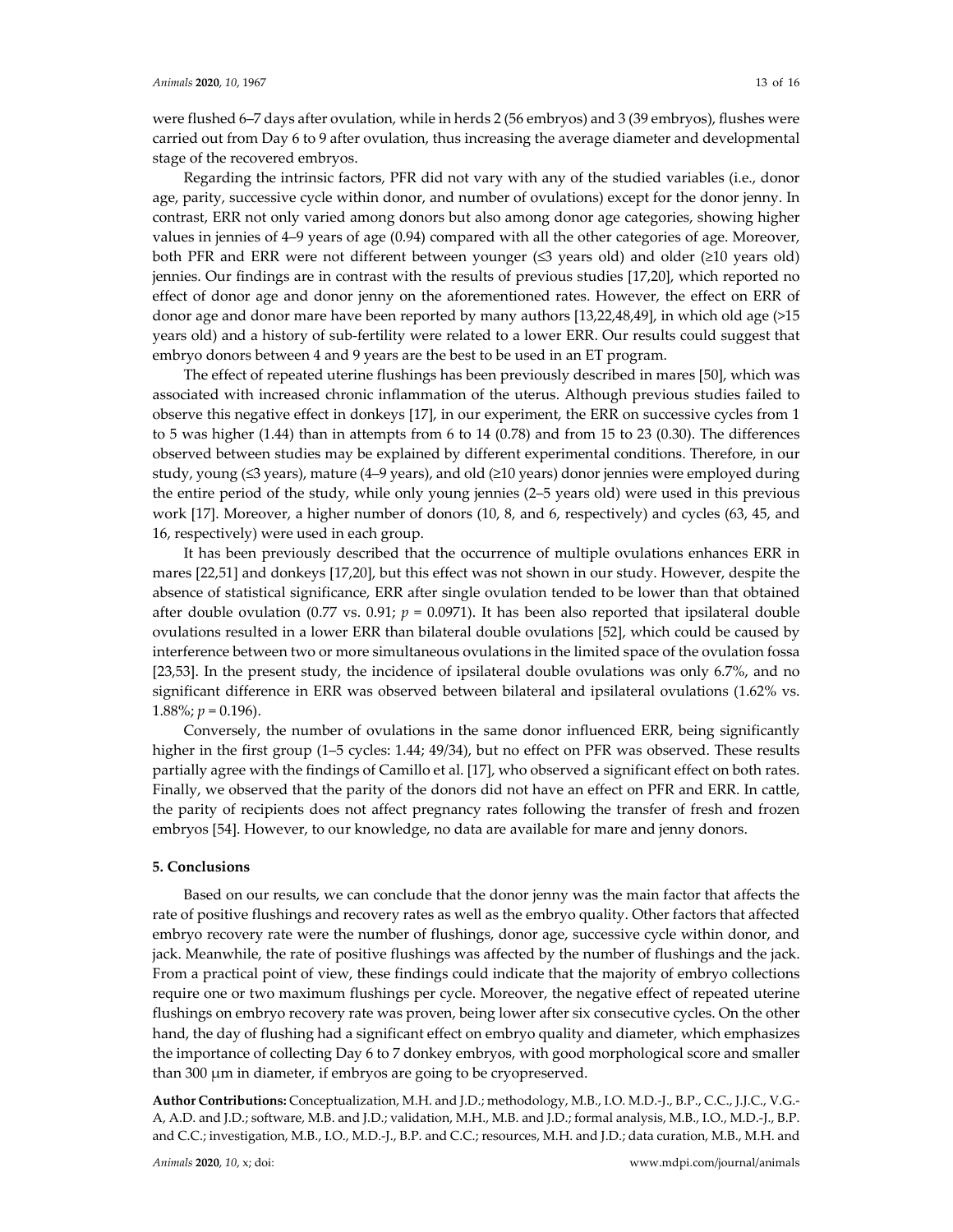J.D.; writing—original draft preparation, I.O., M.H. and J.D.; writing—review and editing, I.O., M.H. and J.D; visualization, M.H. and J.D.; supervision, M.H. and J.D.; project administration, M.H. and J.D.; funding acquisition, M.H. and J.D. All authors have read and agreed to the published version of the manuscript.

**Funding:** This work has been supported by Grant AGL2013‐42726‐R (Secretaría de Estado de Investigación, Desarrollo e Innovación, Ministerio de Economía y Competitividad, Spain). I.O. was supported by a Ph.D. fellowship from the ceiA3 (Andalusia, Spain) with funding provided by Banco Santander through its Global Division, Santander Universidades. M.D.‐J. and C.C. were supported by a FPU fellowship from Spanish Ministry of Education, Culture, and Sports.

**Acknowledgments:** We are extremely grateful to the Centro Rural Malpica (Palma del Río, Cordoba, Spain) for providing the animals and facilities.

**Conflicts of Interest:** The authors declare no conflict of interest. The funders had no role in the design of the study; in the collection, analyses, or interpretation of data; in the writing of the manuscript, or in the decision to publish the results.

## **References**

- 1. Gandini, G.C.; Villa, E. Analysis of the cultural value of local livestock breeds: A methodology. *J. Anim. Breed Genet.* **2003**, *120*, 1–11.
- 2. Miragaya, M.H.; Neild, D.M.; Alonso, A.E. A Review of Reproductive Biology and Biotechnologies in Donkeys. *J. Equine Vet Sci.* **2018**, *65*, 55–61.
- 3. Kugler, W.; Grunenfelder, H.P.; Broxham, E. *Donkey breeds in Europe: Inventory, description, need for action, conservation,* Report 2007–2008; Monitoring Institute for Rare Breeds and Seeds in Europe: St. Gallen, Switzerland, 2008; p. 124.
- 4. Quaresma, M.; Martins, A.M.F.; Rodrigues, J.B.; Colaço, J.; Payan‐Carreira, R. Viability analyses of an endangered donkey breed: The case of the Asinina de Miranda (*Equus asinus*). *Anim. Prod. Sci.* **2015**, *55*, 1184–1191.
- 5. Colli, L.; Perrotta, G.; Negrini, R.; Bomba, L.; Bigi, D.; Zambonelli, P.; Verini Supplizi, A.; Liotta, L.; Ajmone‐ Marsan, P. Detecting population structure and recent demographic history in endangered livestock breeds: The case of the Italian autochthonous donkeys. *Anim. Genet.* **2013**, *44*, 69–78.
- 6. Calero‐Carretero, R.; Bravo‐Delgado, J.A.; Bartolomé‐García, P. Razas autóctonas extremeñas en peligro de extinción. In *Informe 2007 La Agricultura y la Ganadería Extremeñas*; Facultad de Ciencias Económicas y Empresariales, Escuelas de Ingenierías Agrarias, Universidad de Extremadura: Caja de Badajoz, Badajoz, España, 2007; pp. 203–226.
- 7. Jordana, J.; Folch, P. The endangered catalonian donkey breed: The main ancestor of the American ass or mammoth. *J. Equine Vet. Sci.* **1996**, *16*, 436–441.
- 8. DAD‐IS‐FAO. Information System Domestic Animal Diversity. Available online: http://www.fao.org/dad‐ is/browse‐by‐country‐and‐species/en/ (accessed on 21 October 2020).
- 9. Scherf, B.D. *World Watch List for Domestic Animal Diversity*, 3rd ed.; FAO: Rome, Italy, 2000; p. 739.
- 10. Vita, D.; Passalacqua, G.; Di Pasquale, G.; Caminiti, L.; Crisafulli, G.; Rulli, I.; Pajno, G.B. Ass's milk in children with atopic dermatitis and cowʹs milk allergy: Crossover comparison with goatʹs milk. *Pediatr. Allergy Immunol.* **2007**, *18*, 594–598.
- 11. Summers, P.M.; Shephard, A.M.; Hodges, J.K.; Kydd, J.; Boyle, M.S.; Allen, W.R. Successful transfer of the embryos of Przewalskiʹs horses (*Equus przewalskii*) and Grantʹs zebra (*E. burchelli*) to domestic mares (*E. caballus*). *J. Reprod. Fertil.* **1987**, *80*, 13–20.
- 12. Hinrichs, K. Assisted reproductive techniques in mares. *Reprod Domest Anim.* **2018**, *53*, 4–13.
- 13. Squires, E.L.; Carnevale, E.M.; McCue, P.M.; Bruemmer, J.E. Embryo technologies in the horse. *Theriogenology* **2003**, *59*, 151–170.
- 14. Squires, E.L.; McCue, P.M. Cryopreservation of Equine Embryos. *J. Equine Vet Sci.* **2016**, *41*, 7–12.
- 15. Pérez‐Marín, C.C.; Vizuete, G.; Vazquez‐Martinez, R.; Galisteo, J.J. Comparison of different cryopreservation methods for horse and donkey embryos. *Equine Vet. J.* **2018**, *50*, 398–404.
- 16. Panzani, D.; Rota, A.; Crisci, A.; Kindahl, H.; Govoni, N.; Camillo, F. Embryo quality and transcervical technique are not the limiting factors in donkey embryo transfer outcome. *Theriogenology* **2012**, *77*, 563–569.
- 17. Camillo, F.; Panzani, D.; Scollo, C.; Rota, A.; Crisci, A.; Vannozzi, I.; Balbo, S. Embryo recovery rate and recipients' pregnancy rate after nonsurgical embryo transfer in donkeys. *Theriogenology* **2010**, *73*, 959–965.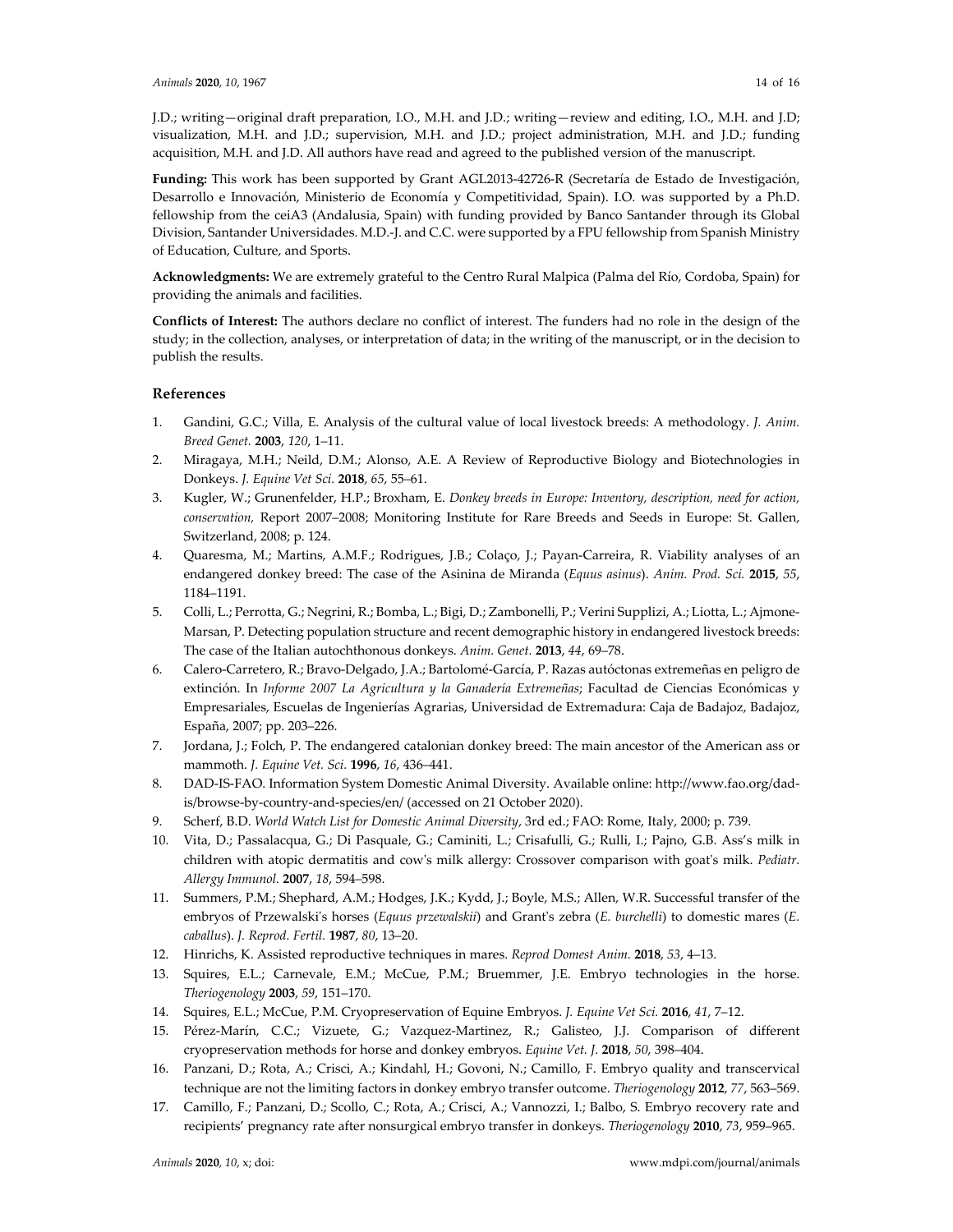- 18. Bottrel, M.; Mogas, T.; Pereira, B.; Ortiz, I.; Díaz‐Jiménez, M.; Consuegra, C.; Hidalgo, M.; Morató, R.; Dorado, J. The cryoprotective effect of Ficoll 70 on the post-warming survival and quality of Cryotopvitrified donkey embryos. *Theriogenology* **2020**, *148*, 180–185.
- 19. Bottrel, M.; Ortiz, I.; Pereira, B.; Díaz‐Jiménez, M.; Hidalgo, M.; Consuegra, C.; Morató, R.; Mogas, T.; Dorado, J. Cryopreservation of donkey embryos by the cryotop method: Effect of developmental stage, embryo quality, diameter and age of embryos. *Theriogenology* **2019**, *125*, 242–248.
- 20. Pérez‐Marín, C.C.; Vizuete, G.; Galisteo, J.J. Embryo recovery results in Hispano‐Arabe horse and Spanish donkey breeds. *Livest. Sci.* **2017**, *206*, 76–81.
- 21. Bottrel, M.; Fortes, T.; Ortiz, I.; Hidalgo, M.; Dorado, J. Establishment and maintenance of donkey‐in‐mule pregnancy after embryo transfer in a non‐cycling mule treated with oestradiol benzoate and long‐acting progesterone. *Span J. Agric. Res.* **2017**, *15*, e04SC01, p. 4.
- 22. Panzani, D.; Rota, A.; Marmorini, P.; Vannozzi, I.; Camillo, F. Retrospective study of factors affecting multiple ovulations, embryo recovery, quality, and diameter in a commercial equine embryo transfer program. *Theriogenology* **2014**, *82*, 807–814.
- 23. Carnevale, E.M.; Ramirez, R.J.; Squires, E.L.; Alvarenga, M.A.; Vanderwall, D.K.; McCue, P.M. Factors affecting pregnancy rates and early embryonic death after equine embryo transfer. *Theriogenology* **2000**, *54*, 965–979.
- 24. Panzani, D.; Vannozzi, I.; Marmorini, P.; Rota, A.; Camillo, F. Factors affecting recipients' pregnancy, pregnancy loss, and foaling rates in a commercial equine embryo transfer program. *J. Equine Vet. Sci.* **2016**, *37*, 17–23.
- 25. Eldridge‐Panuska, W.D.; Caracciolo Di Brienza, V.; Seidel Jr, G.E.; Squires, E.L.; Carnevale, E.M. Establishment of pregnancies after serial dilution or direct transfer by vitrified equine embryos. *Theriogenology* **2005**, *63*, 1308–1319.
- 26. Stout, T. Cryopreservation of Equine Embryos: Current state‐of‐the‐art. *Reprod. Domest. Anim.* **2012**, *47*, 84– 89.
- 27. McKinnon, A.O.; Squires, E.L. Equine embryo transfer. *Vet Clin. North AmEquine Pract.* **1988**, *4*, 305–333.
- 28. Lagares, M.A.; Castanheira, P.N.; Amaral, D.C.G.; Vasconcelos, A.B.; Veado, J.C.C.; Arantes, R.M.E.; Stahlberg, R. Addition of ficoll and disaccharides to vitrification solutions improve in vitro viability of vitrified equine embryos. *Cryo‐Letters* **2009**, *30*, 408–413.
- 29. Hinrichs, K. Assisted reproduction techniques in the horse. *Reprod Fertil Dev.* **2013**, *25*, 80–93.
- 30. Perez‐Marin, C.C.; Galisteo, I.; Perez‐Rico, A.; Galisteo, J. Effects of breed, age, season, and multiple ovulations on cyclic, PGF2α‐induced, and postpartum estrus characteristics in Spanish jennies. *Theriogenology* **2016**, *85*, 1045–1052.
- 31. Davies Morel, M.C.; O'Sullivan, J.A. Ovulation rate and distribution in the thoroughbred mare, as determined by ultrasonic scanning: The effect of age. *Anim. Reprod. Sci.* **2001**, *66*, 59–70.
- 32. Morel, M.C.; Newcombe, J.R.; Swindlehurst, J.C. The effect of age on multiple ovulation rates, multiple pregnancy rates and embryonic vesicle diameter in the mare. *Theriogenology* **2005**, *63*, 2482–2493.
- 33. Fradinho, M.J.; Correia, M.J.; Grácio, V.; Bliebernicht, M.; Farrim, A.; Mateus, L.; Martin‐Rosset, W.; Bessa, R.J.B.; Caldeira, R.M.; Ferreira‐Dias, G. Effects of body condition and leptin on the reproductive performance of Lusitano mares on extensive systems. *Theriogenology* **2014**, *81*, 1214–1222.
- 34. Taberner, E.; Medrano, A.; Peña, A.; Rigau, T.; Miró, J. Oestrus cycle characteristics and prediction of ovulation in Catalonian jennies. *Theriogenology* **2008**, *70*, 1489–1497.
- 35. Henry, M.; Figueiredo, A.E.; Palhares, M.S.; Coryn, M. Clinical and endocrine aspects of the oestrous cycle in donkeys (*Equus asinus*). *J. Reprod. Fertil. Suppl.* **1987**, *35*, 297–303.
- 36. Blanchard, T.L.; Taylor, T.S.; Love, C.L. Estrous cycle characteristics and response to estrus synchronization in mammoth asses (*Equus asinus americanus*). *Theriogenology* **1999**, *52*, 827–834.
- 37. Vandeplassche, G.M.; Wesson, J.A.; Ginther, O.J. Behavioral, follicular and gonadotropin changes during the estrous cycle in donkeys. *Theriogenology* **1981**, *16*, 239–249.
- 38. Quaresma, M.; Payan‐Carreira, R. Characterization of the estrous cycle of Asinina de Miranda jennies (*Equus asinus*). *Theriogenology* **2015**, *83*, 616–624.
- 39. Ginther, O.J.; Scraba, S.T.; Bergfelt, D.R. Reproductive seasonality of the jenney. *Theriogenology* **1987**, *27*, 587–592.
- 40. Allen, W.R.; Kydd, J.; Boyle, M.S.; Antczak, D.F. Between‐species transfer of horse and donkey embryos: A valuable research tool. *Equine Vet. J.* **1985**, *17*, 53–62.